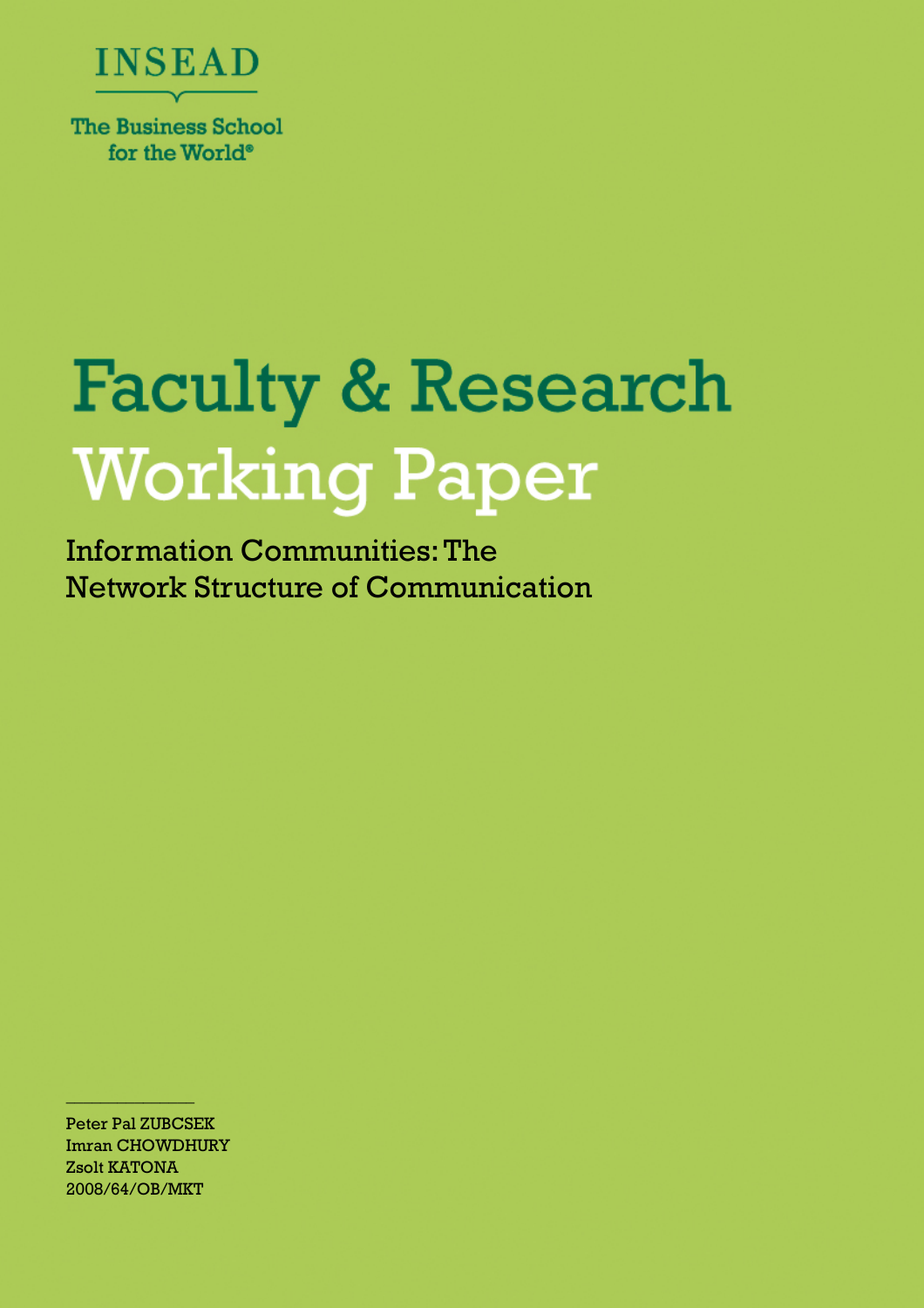# **Information Communities: The Network**

## **Structure of Communication**

By

Peter Pal Zubcsek**\***

Imran Chowdhury\*\*

And

Zsolt Katona\*\*\*

**October 14, 2008** 

- \* PhD Candidate in Marketing at INSEAD, Boulevard de Constance 77305 France.Ph: +33 (0) 1 60 72 25 77 Email : peter.zubcsek@insead.edu
- \*\* PhD Candidate in Organizational Behaviour at INSEAD, Boulevard de Constance 77305 France. Email : imran.chowdhury@insead.edu
- \*\*\* Assistant Professor of Marketing at Haas School of Business 2220 Piedmont Avenue (delivery address) University of California at Berkeley Berkeley, CA 94720-1900 Ph: +1 (510) 643 0658 Email: zskatona@haas.berkeley.edu

A working paper in the INSEAD Working Paper Series is intended as a means whereby a faculty researcher's thoughts and findings may be communicated to interested readers. The paper should be considered preliminary in nature and may require revision.

Printed at INSEAD, Fontainebleau, France. Kindly do not reproduce or circulate without permission.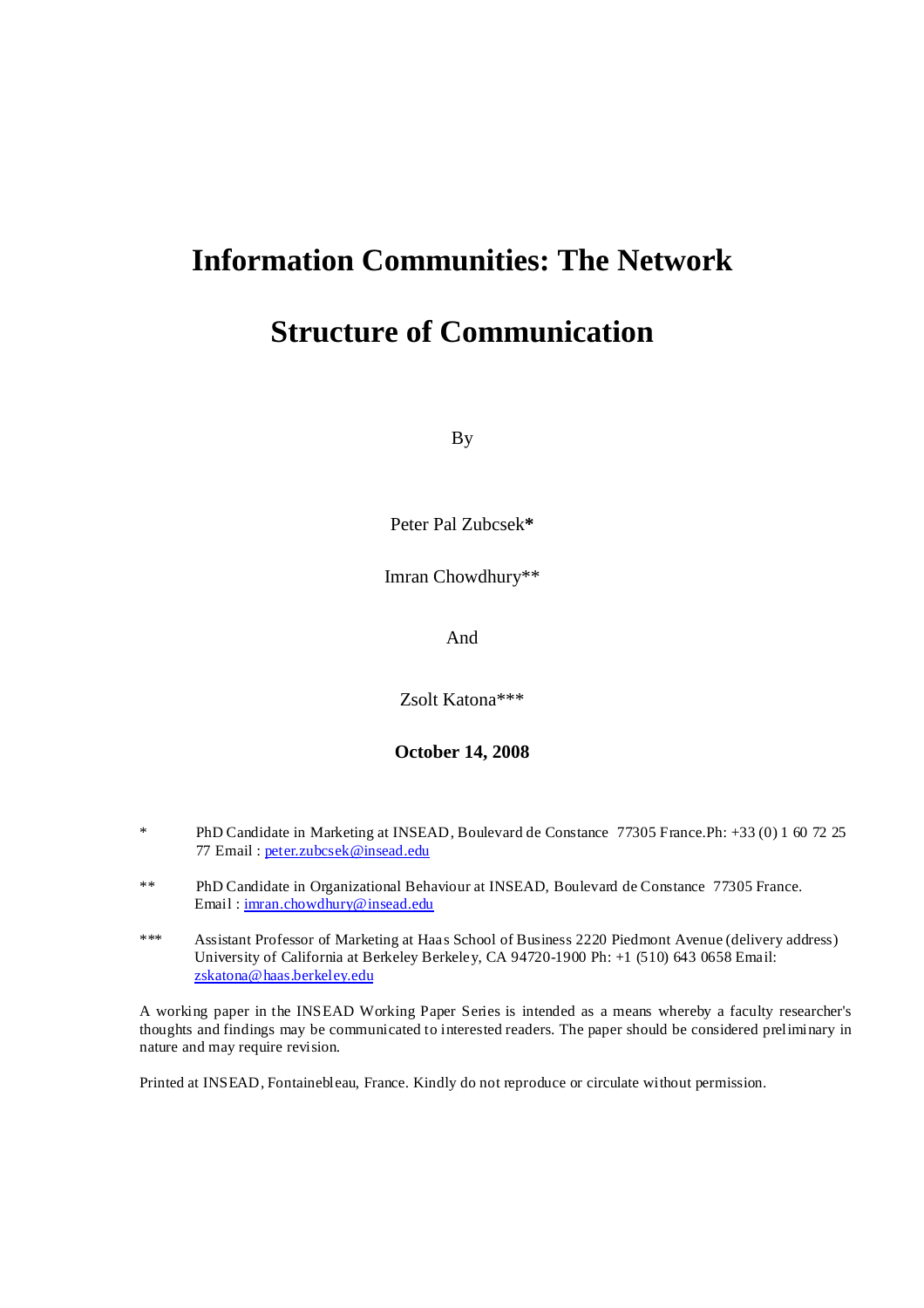# Information Communities: The Network Structure of Communication<sup>1</sup>

Peter Pal Zubcsek, Imran Chowdhury and Zsolt Katona<sup>2</sup>

October 14, 2008

<sup>1</sup>Preliminary version, comments welcome.

<sup>&</sup>lt;sup>2</sup>Peter Pal Zubcsek is Ph.D. student in Marketing and Imran Chowdhury is Ph.D. student in Organizational Behavior at INSEAD, Bd. de Constance, 77305, Fontainebleau, France. Zsolt Katona is Assistant Professor of Marketing at the Haas School of Business, University of California at Berkeley, Berkeley, California 94720-1900. E-mail: peter.zubcsek@insead.edu, imran.chowdhury@insead.edu, zskatona@haas.berkeley.edu. Tel.: +33 1 60 71 25 77 Fax: +33 1 60 74 55 00.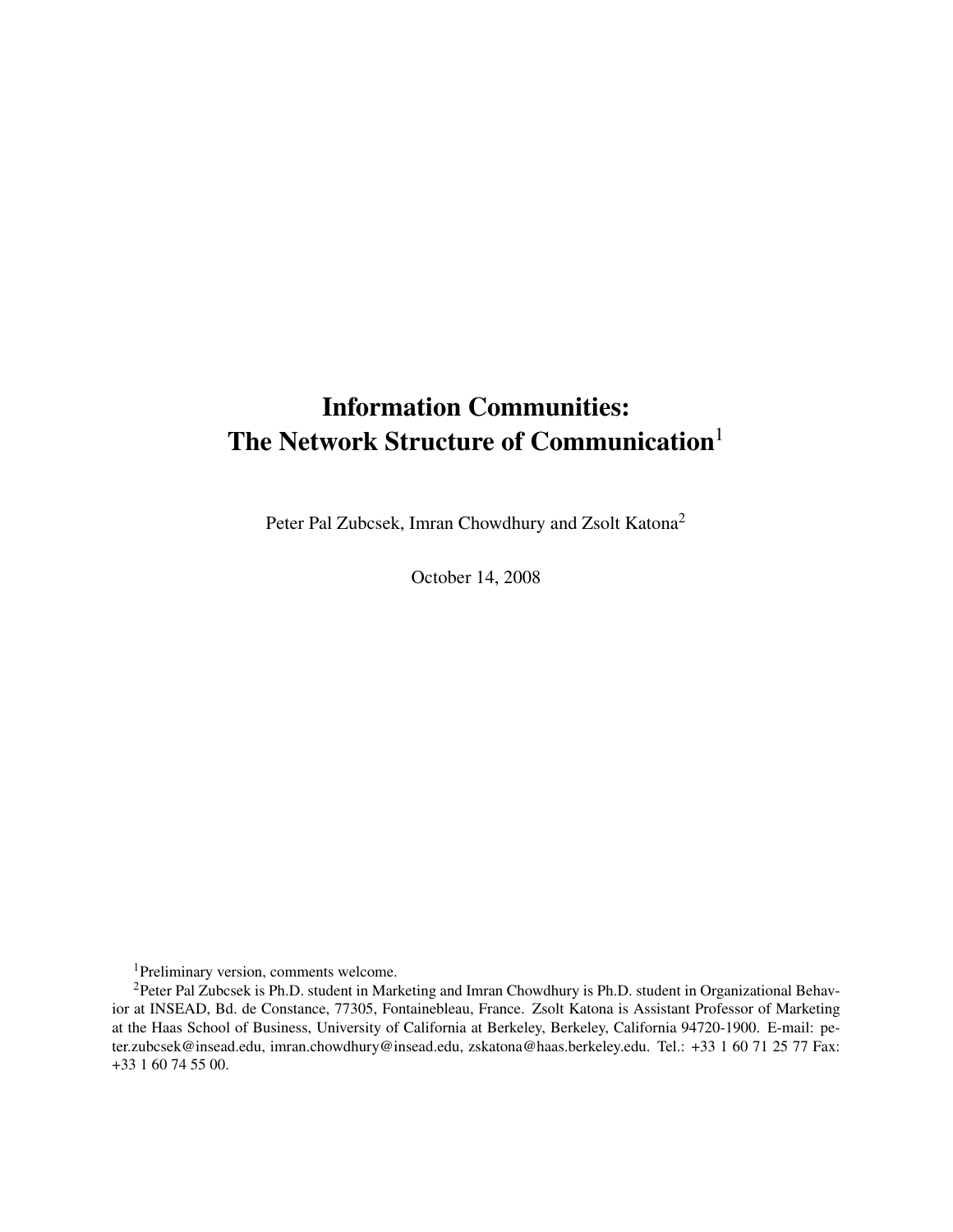## Abstract

This project gives a general definition of communities in the context of communication networks, an important and well-studied category of social networks. Our work mathematically justifies the claim that sparse network ties, as opposed to tightly structured solidarity groups, can form a foundation for locating social communities. We develop and test a model of communities based on a novel set of assumptions. Empirical tests in two sets of communication networks show that this model is more useful for identifying groups of individuals that have strong internal relationships in closed networks than those defined by more general models of network closure. These findings extend the scope of network closure effects proposed by other researchers working with communication networks.

*Keywords: communities, social networks, communication, network closure*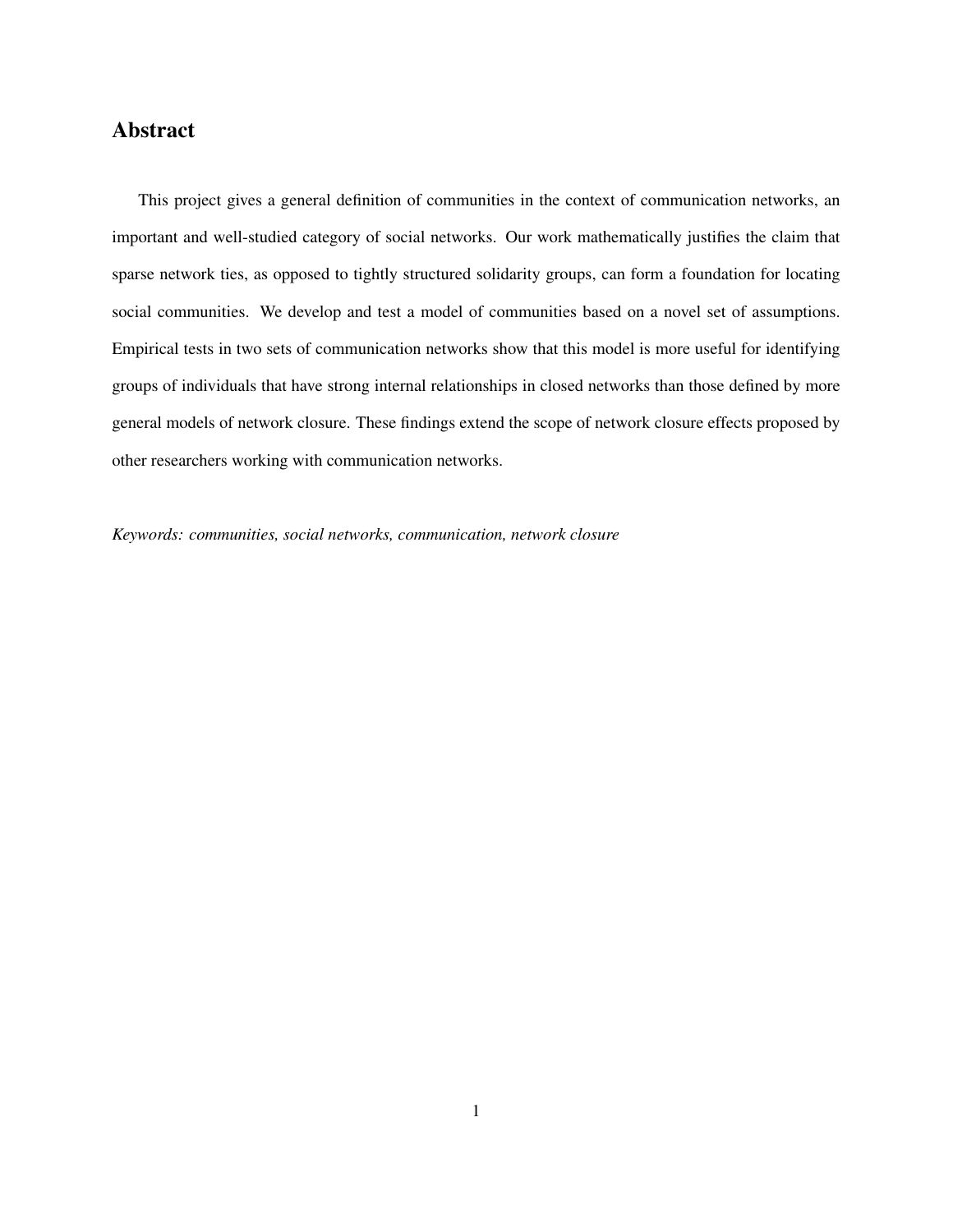## 1 Introduction

What is the structure of communication in social communities? Prior work in network sociology demonstrates that geographic boundaries and local solidarities are only part of the story when it comes to determining how groups of densely-knit individuals come together to form a social community. Analysis of interpersonal networks, which takes as its starting point the search for social linkages and flows of information and resources between individuals, makes possible the discovery of network-based communities which are not based on geographic proximity or a particular set of solidarity sentiments (e.g., family connections). Thus, informal links can also serve as conduits for information, companionship, and aid between far-flung individuals embedded in overlapping interpersonal networks, which form the basis for large-scale social structures (Wellman 1979, Wellman and Leighton 1979).

A separate line of research, relying on results from graph theory, examines communication patterns in these larger structures, which are not just limited to the social realm (Girvan and Newman 2002, Jain and Dubes 1988, Palla, Derényi, Farkas, and Vicsek 2005). In this schema, communities are defined as clusters of the whole network in which actors are more densely connected to each other than they are to actors in other communities. While prior work has suggested that connectivity and communication in networks are worthy of study (Lazer and Friedman 2007, Uzzi and Spiro 2005, Watts 1999), there are several important theoretical and empirical gaps in our understanding of how communication patterns in large-scale networks apply to social communities.

This paper links work in community sociology with network research in applied graph theory to explicate communication patterns in large-scale social networks. Building on network closure theory (Burt 2005, Coleman 1988), we outline a generalized mathematical model for constructing *information communities*, or sections of the whole network in which the intensity of communication between individuals is greater than in other areas of the network. In particular, we concentrate on large-scale organizational networks, especially those in which the potential benefits of closure for the organization exceed the potential benefits of brokerage. The method of identifying communities we detail provides greater methodological flexibility to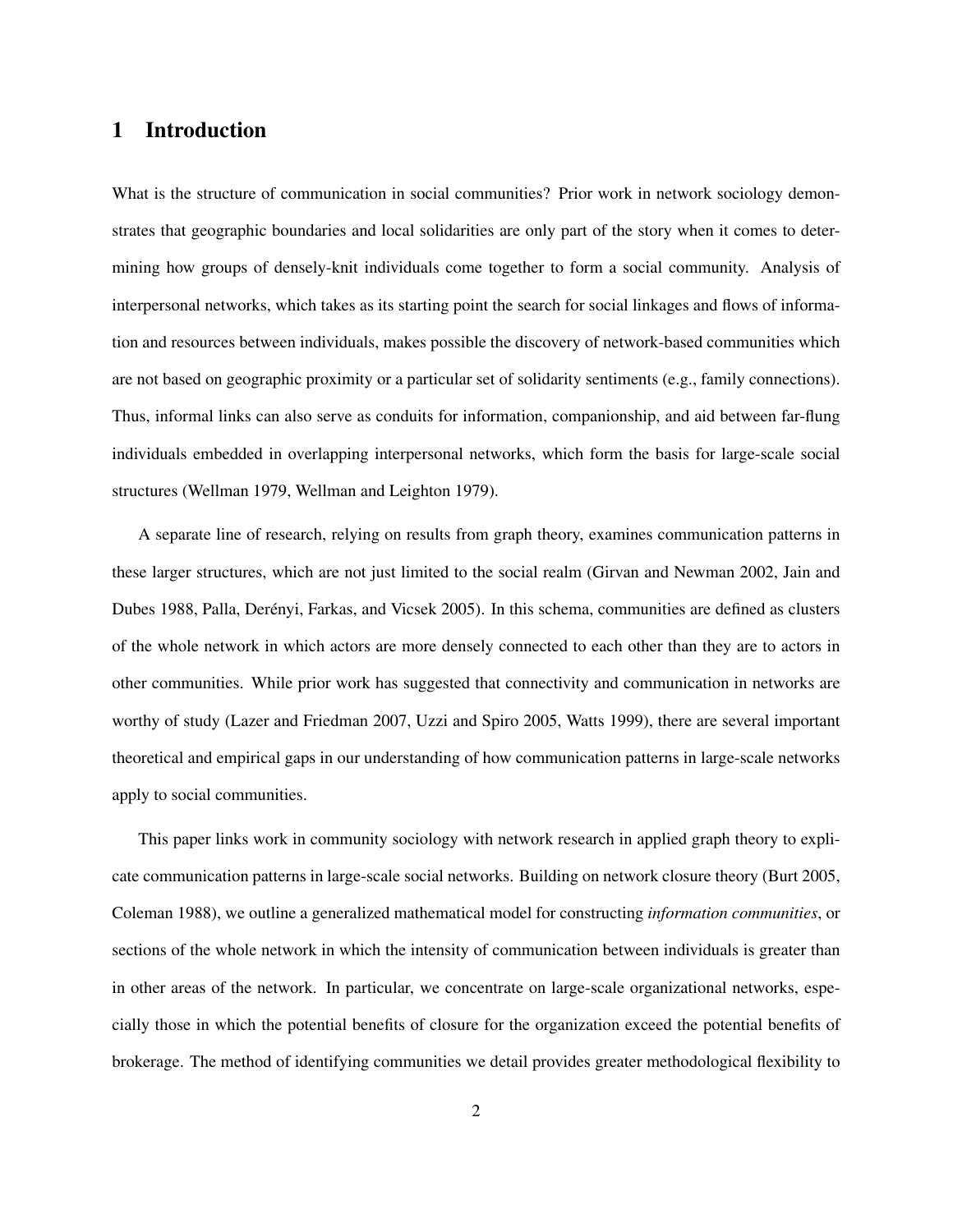network researchers, who can specify parameters based on substantive criteria pertaining to the specific data they are working with. The model thus allows communities to become more loosely defined (that is, they exhibit lower global connectivity) or tightly defined (higher global connectivity) as required by the question under study.

Three special classes of information communities are presented in this paper: (1) the set of cliques in the network (Burt 1992, Rowley, Baum, Shipilov, Greve, and Rao 2004); (2) the uniform communities model defined by Palla et al. (2005); and (3) our model of *variable clique overlap*, derived from a novel set of assumptions specifying the structure of social communities.

We empirically test the efficacy of these three models on two separate datasets: (1) a two-year collection of email data from the now-defunct Enron Corporation of Houston, TX; and (2) 3 months of call records for approximately 70,000 subscribers to a fixed-line telephone operator in Eastern Europe. Our primary focus is on determining the extent to which each model is able to identify relationships which may serve as important communication channels in an organizational context. Results from these studies demonstrate that in several respects, the variable overlap model outperforms both the clique-only community model and Palla et al.'s (2005) uniform communities model.

In the next section, we summarize concepts drawn from the sociological literature on communities and network structure. Section 3 provides the mathematical details of our general model and develops a new way of looking at communities which builds on research from applied graph theory. Section 4 develops hypotheses to be tested. In section 5, we apply the three community parameterizations on the two datasets and present our empirical methods and results. We conclude with a summary of our findings, suggestions for future research, and potential applications in section 6.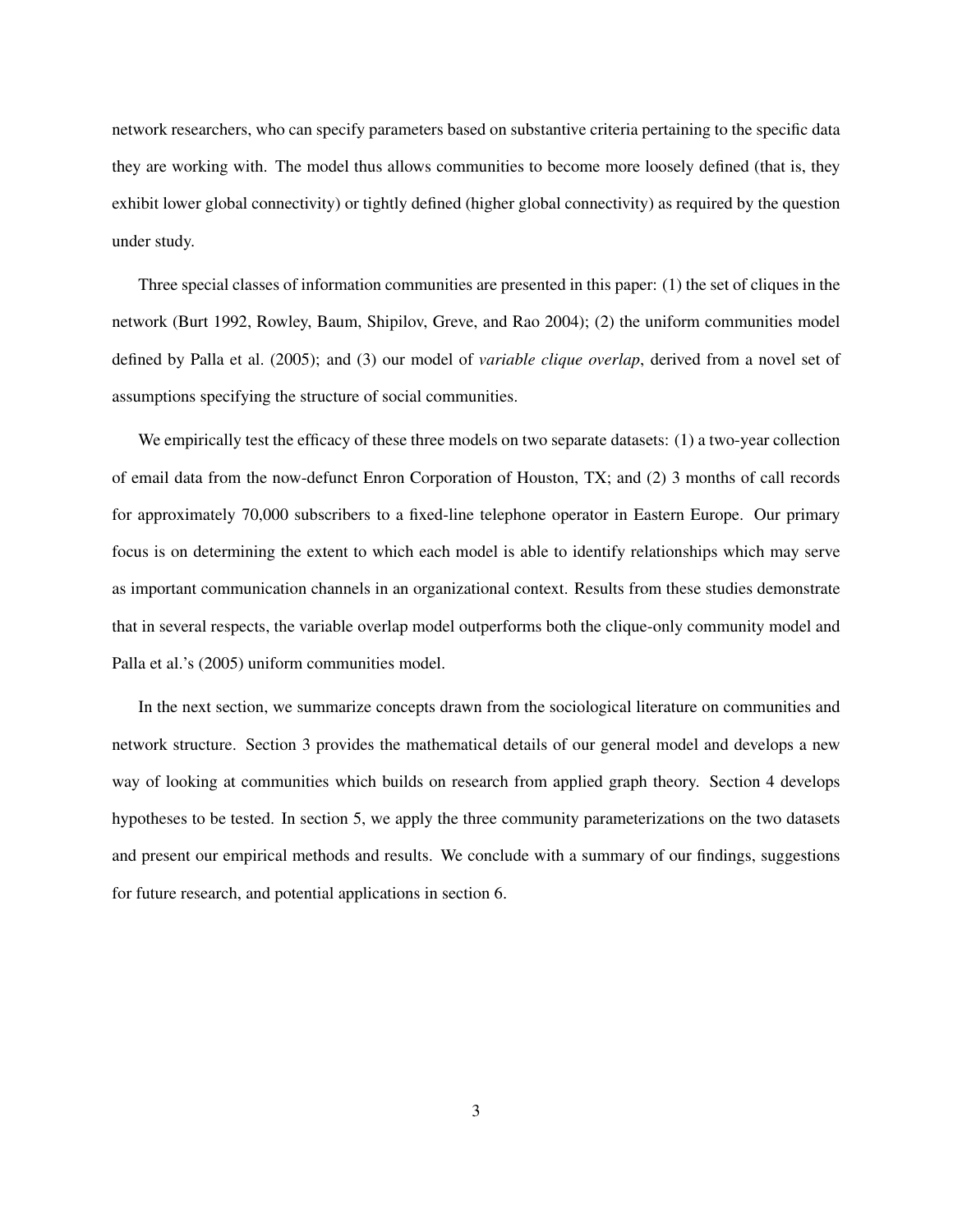## 2 Theoretical Background

## 2.1 The Concept of Communities

The issue of communities in sociology, and in particular the social networks literature, is one with deep theoretical and empirical roots. Originally, the study of communities related most strongly to the impact of society's bureaucratization and industrialization on a variety of primary ties between individuals, including ties between neighbors, family members, co-workers, and other salient groups in the life of an individual. In this way researchers attempted to link macroscopic social structures to micro-level interactions between individuals (Jacobs 1961, Wellman 1979), and from their efforts, three primary views of communities emerged.

The first, or "lost" view, focuses on the disorganizing affects of decreased community solidarities. Large community size is often negatively correlated with behaviors such as formal volunteering, working on public projects, and informal help to friends and strangers (Putnam 2001). This is related to the fact that individuals who reside in large communities tend to spend less time socializing with each other on a personal basis and therefore have fewer opportunities to form the common affiliations with local-level groups, such as bowling leagues or parent-teacher associations, which are thought to promote social cohesion. The second view of networks is more "hopeful." In this "saved" perspective, communal solidarities of neighborhood, community and kinship persist in the face of increasing industrial bureaucratization due to communal desires for informal social control and support and sociability (Wellman 1979). The third view of communities is the "liberated" perspective, which focuses on weak solidarity attachments, rather than tightly-bounded, dense ties, as the basis of a community (Wellman 1979).

Subsequently, social networks scholars took up the community question with their unique methodological approach, focusing primarily on the liberated view of communities. They abandoned the local area as a starting point for analyzing groups and instead focused directly on the structure of primary ties between individuals. Wellman and Wortley (1990) define an individual's personal community network as the set of active community ties held by a particular individual. This set of contacts is usually socially diverse, spa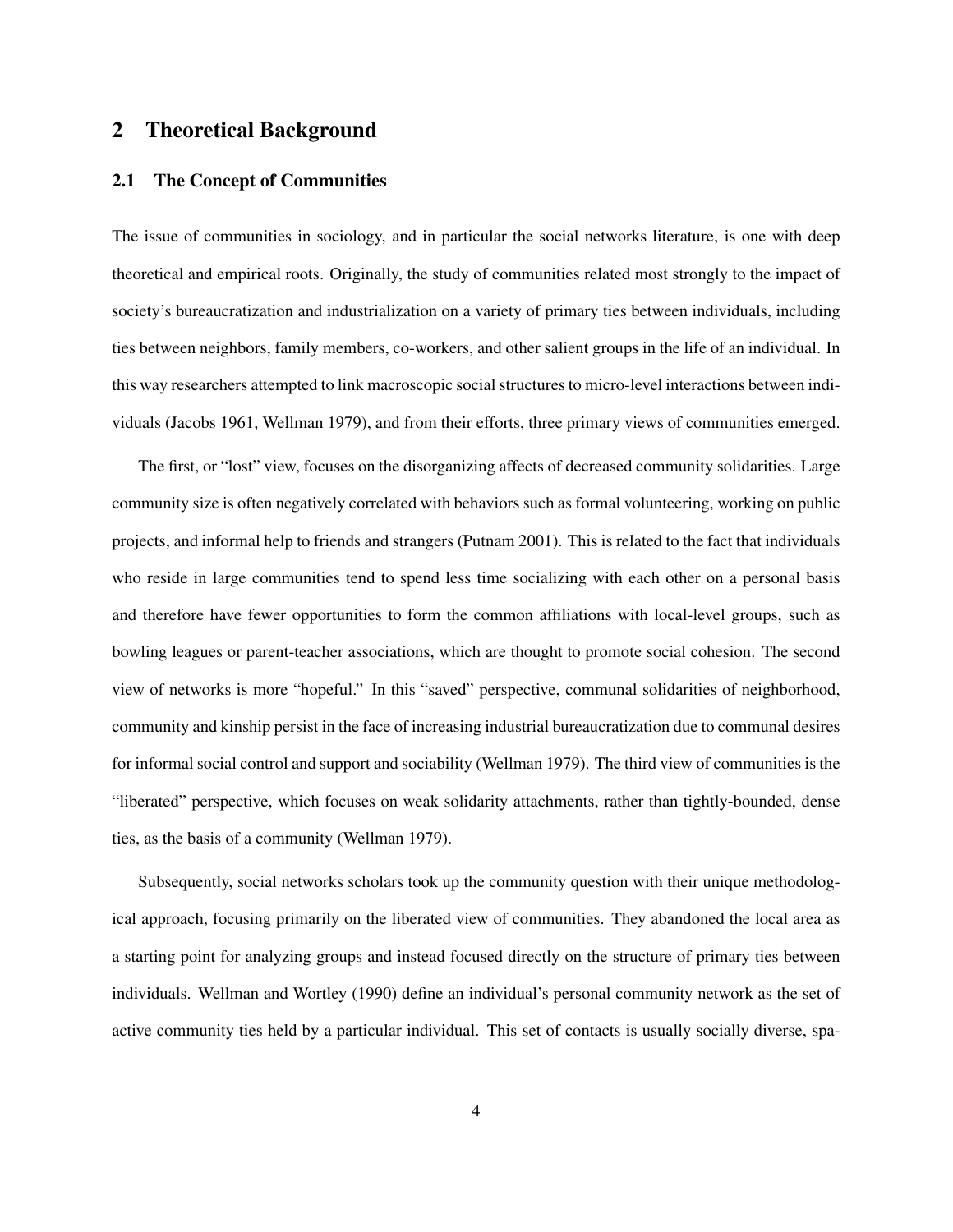tially dispersed, and sparsely knit. Looking at the organizing principles of communities, Wellman (1979) and other community researchers using network methods thus turned our attention from shared geographical resources or shared resources of labor division to shared means of communication - in other words, to consider the connection patterns among individuals in a network.

Extending these findings to communication networks, we show that communities are organized in line with key principles of network closure theory. In other words, even with sparse ties between cliques of individuals, redundant contacts within groups can provide wide bandwidth for the flow of information. As Carley (1991) has noted, interaction between individuals, whether in-person or virtually, leads to shared knowledge, and this relative shared knowledge leads to even more interaction, a finding that has important implications for the stability of the group and its interaction with individuals outside its realm. We therefore dedicate special attention to communication relationships among individuals. This allows us to focus on basic principles governing the structure of communities in large-scale social networks.

To do this, we now turn to the structural analysis of communities in the literature derived from graph theory and mathematical networks. In this literature communities are generally viewed as dense subgraphs of the whole network which allow, via their structure, information transmission through various independent routes (Guimerà, Mossa, Turtschi, and Amaral 2005). While this definition has proved useful for the kinds of analyses performed by mathematical social scientists, physicists, and others working with networks in general, a specific link has yet to be made to the communities literature in sociology. We aim to fill this gap, and link these two streams of research. Our goal is to achieve a greater understanding of the structural aspects of communities, and a more individual- and group-oriented view of networks that is grounded in human interaction. Whereas prior work on communities has looked at community structure in the context of non-social (biological, physical, etc.) as well as social networks, our research is focused on social networks in organizations. Following the thread started by Everett and Borgatti (1998), we aim to further develop the theoretical foundations upon which subsequent applied research on communities can be built.

As noted by Newman and Park (2003), while all networks share some common properties - whether they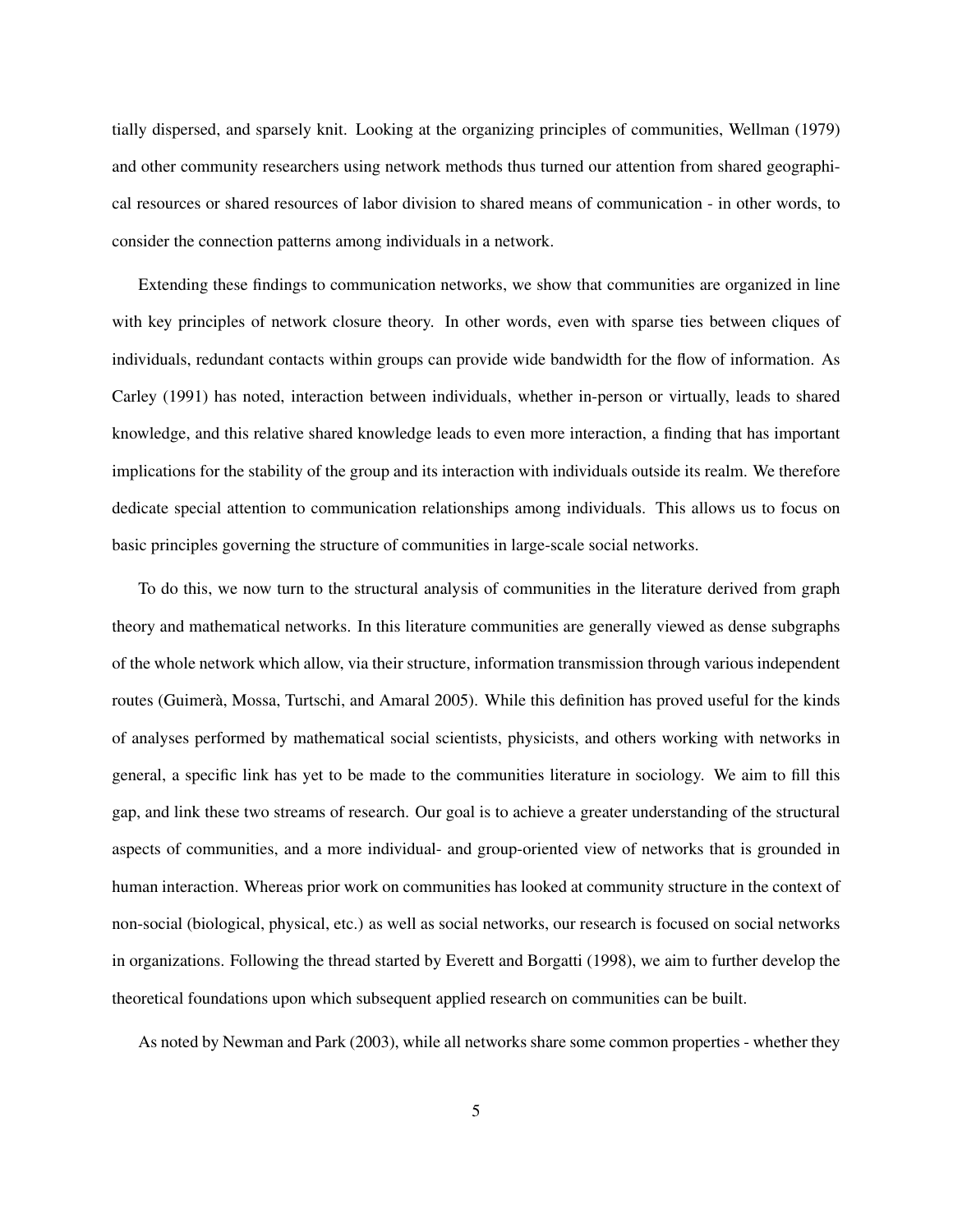are networks of people, movie stars, web sites, etc. - social networks are in certain respects systematically different from non-social networks. The primary differences lie in two areas. In the first instance, in social networks the total number of connections (i.e., the degree) of adjacent nodes is positively correlated. That is, as the number of friends an individual has goes up, the number of friends of friends also goes up. This does not hold for non-social networks, where the degree of adjacent nodes is actually negatively correlated.

A second important difference between social and non-social networks arises from the fact that social networks have very high degrees of clustering relative to non-social networks. Even where spatial density is low, certain segments of social networks have a high density of interactions. From this observation it follows that social networks have a greater tendency to partition themselves into densely-knit community groupings relative to non-social networks. These groupings create positive degree correlation through their differential size distribution in the following sense: individuals in smaller groupings will be more likely to be tied to other individuals in the same grouping and vice versa.

In the context of a social network, we can therefore imagine a community as a tight-knit circle of, for instance, friends or research group members, which is only loose connected, albeit through a number of possible routes, to similar groups outside its realm (Girvan and Newman 2002, Palla et al. 2005, Pollner, Palla, and Vicsek 2006). Theoretically, understanding the nature of these connections will help underscore the links between network structure and function. Further, a more nuanced view of communities in the organizational realm may yield numerous practical benefits.

#### 2.2 Network Closure Theory and Social Capital

The structure of tightly-knit groups of individuals can be further broken down by broadly examining group characteristics and their impact on social behavior. To this end, we briefly turn to the work of Coleman, who introduced the term "social capital" as a concept to characterize resources arising from the pattern of relations among individuals (1988). Specifically, Coleman envisioned three sub-types of social capital: (1) obligations and expectations; (2) the information-flow capability of the social structure; and (3) emergent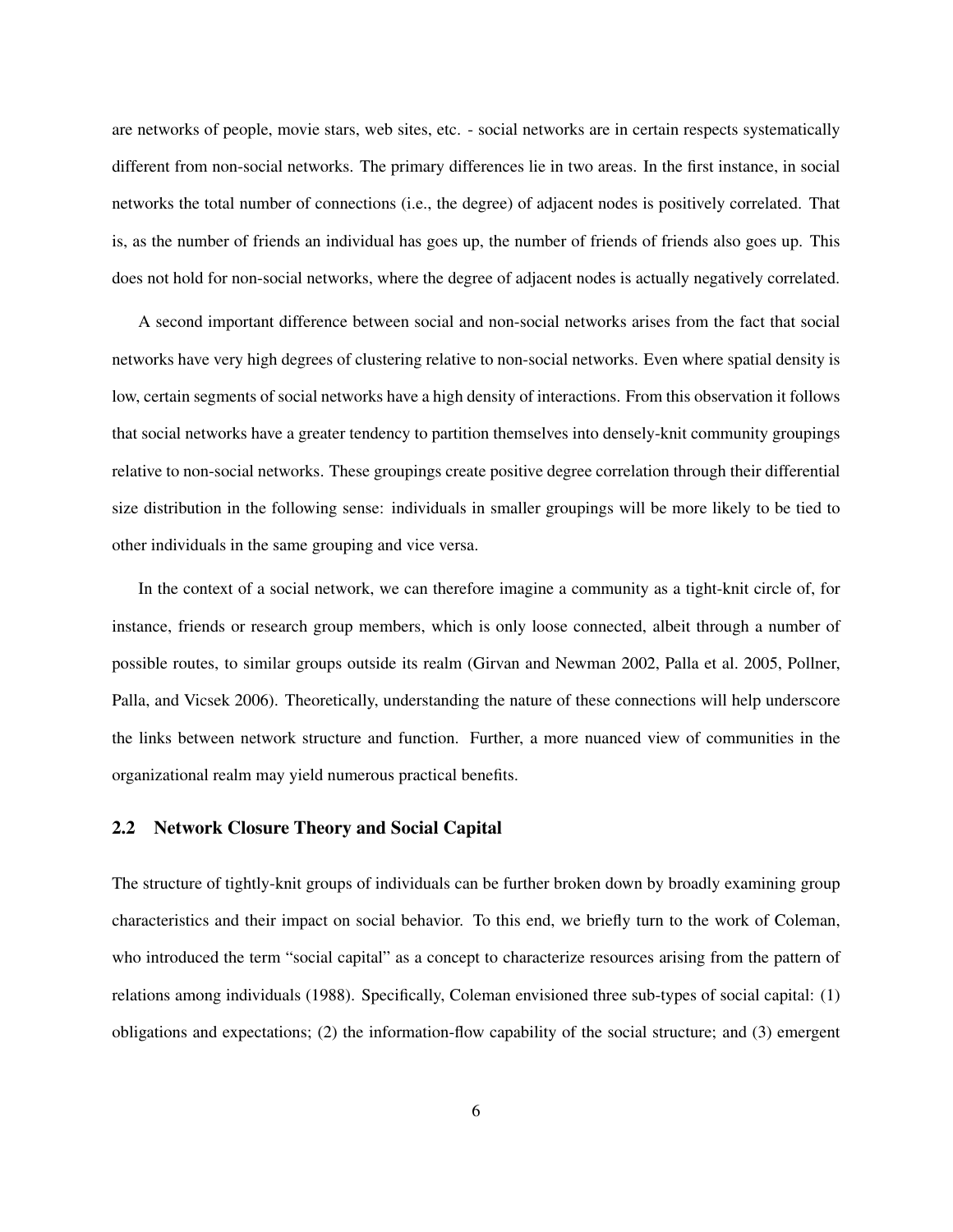group norms. In this paper we concentrate on the second form of social capital, namely how the social structure of a particular network affects information flow and thus influences outcomes and behaviors.

An important property which relates to this second form of social capital is the potential for information acquisition by means of social relations. Information is important as a basis for action, but its' acquisition can be a relatively costly undertaking. Using social relations that exist for other purposes is one way to bypass these information acquisition costs. For instance, in an organizational setting an employee who is not greatly interested in the latest behind-the-scenes manoeuvrings in her company but who nevertheless needs to be "in the loop" for the purposes of performing her job can rely on a co-worker who pays attention to such matters more carefully.

The relation in this case is valuable for the information it provides, and the individual who provides news on organizational politics is relatively well-connected to channels of such information (other people "in the know") when compared to their co-worker. In other words, they are acting as "broker" between their co-worker, who requires specific information, and other colleagues, who have the information they need. This act of brokering information provides potential rewards (i.e., reciprocal information transmission and influence in the future), and thus increases the social capital of the broker within the network (Burt 1992).

At a structural level, this information acquisition phenomenon is also related to the idea of the clique. People's informal social relations tie them into relatively cohesive sub-groupings, or cliques, which possess their own norms and values, and which may run counter to the formal social structure of the organization (or other social grouping) within which it is found. Cliques are often among the most important sources of a person's identity and sense of belonging and have the potential to strengthen relations between individuals (Scott 2006). The presence of a third (or fourth, or fifth, etc.) party can curb disagreement and provide a basis for reaching consensus as a means for maintaining harmony within the group (Krackhardt 1999).

Cliques are important to understanding the concept of network closure. As noted by Burt, networks in which people are very highly connected to each other, that is, where two actors are both connected to the same third-parties, are better at transmitting information. As the strength of third-party ties connecting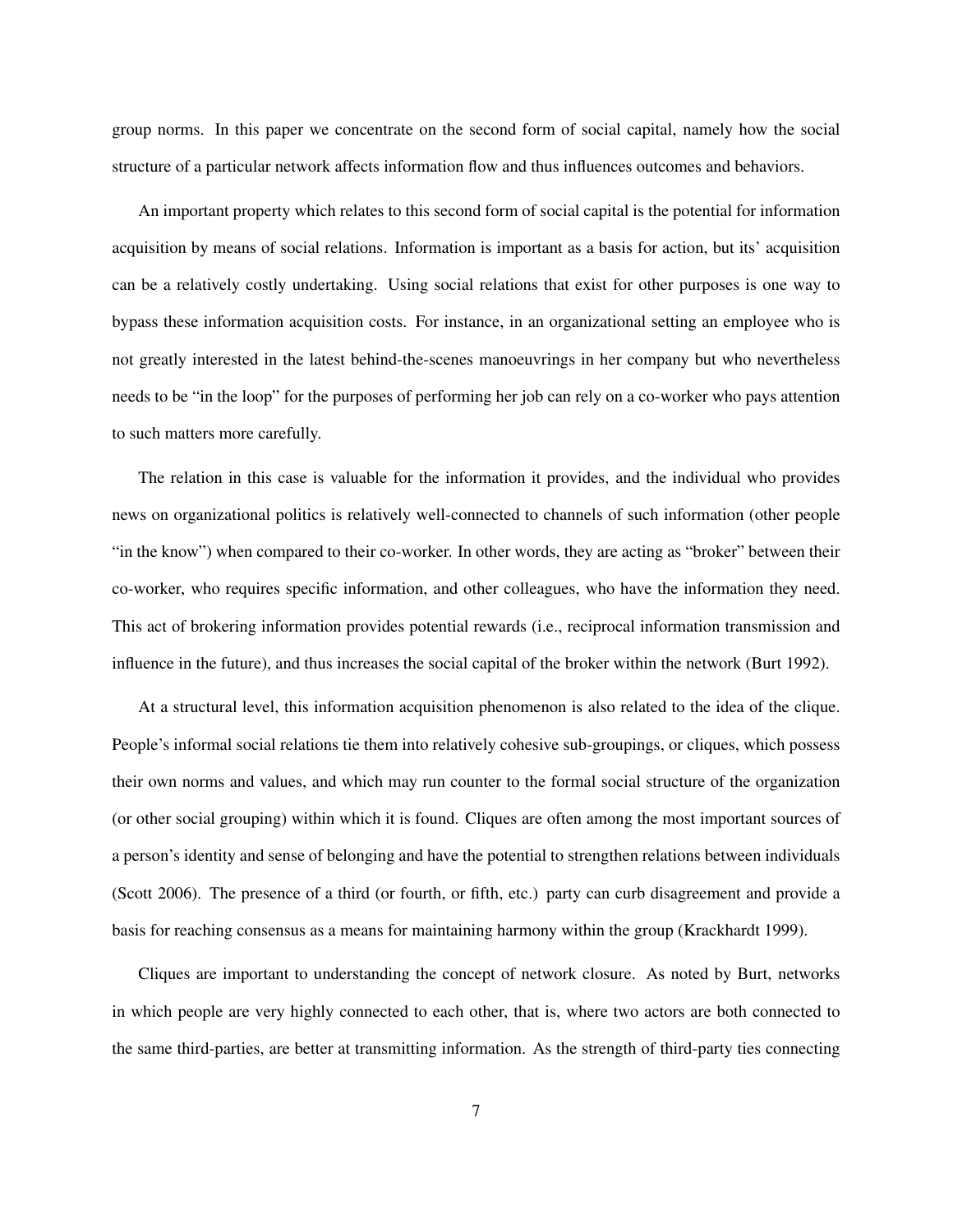two people increases, the network around them becomes more closed (Burt 2005). Thus, closure in an organizational setting is measured by the strength of the indirect connections between individuals with colleagues acting as third parties. In this schema, some individuals are more strongly connected through third parties than others in the study population. Relationships of such individuals are said to be strongly embedded in the closed network. One of the important outcomes of strongly embedded close relationships is an increase in trust between individuals, which can lead to increased information transfer as well (Coleman 1990).

| Concept                 | <b>Theoretical Contributions</b>                         | References          |  |
|-------------------------|----------------------------------------------------------|---------------------|--|
| Community as a          | Moves analysis of communities from geographical          | Wellman (1979)      |  |
| network                 | clusters to structure of ties between actors.            |                     |  |
| Cliques as units in     | Links network structure (closure) to relationship inten- |                     |  |
| social networks         | sity.                                                    | man (1988)          |  |
| Cliques and perfor-     | Provides evidence that clique structure and organization | Rowley et al.       |  |
| mance                   | affect node-level performance.                           | (2004)              |  |
| Clique overlap          | Defines communities as interconnected subsets of         | Palla et al. (2005) |  |
| communities<br>cliques. |                                                          |                     |  |
| Information<br>com-     | Moves analysis of community structure into social        | This study          |  |
| munities                | realm, utilizing the clique overlap model and funda-     |                     |  |
|                         | mental properties of social interaction.                 |                     |  |

Table 1: The emergence of the concept of *information communities* in the literature

Table 1 summarizes the contributions of previous work in sociology that lead to the development of our concept of information communities. Looking specifically at the context of communication networks, we have to bear in mind that the mere connection structure provides only a tiny fraction of the important information contained in social interactions among the actors in the network. The nature of information exchanged is also very important, and relationships are affected by the kinds of information transmitted between two actors (e.g., whether this information is positive or negative). Keeping in mind these considerations regarding the content of ties between individuals and groups, we nevertheless proceed in this paper with a relatively structural analysis. While we do not discount the importance of the nature and content of the ties connecting actors in a given social network, the limitations of our data and the scope of this study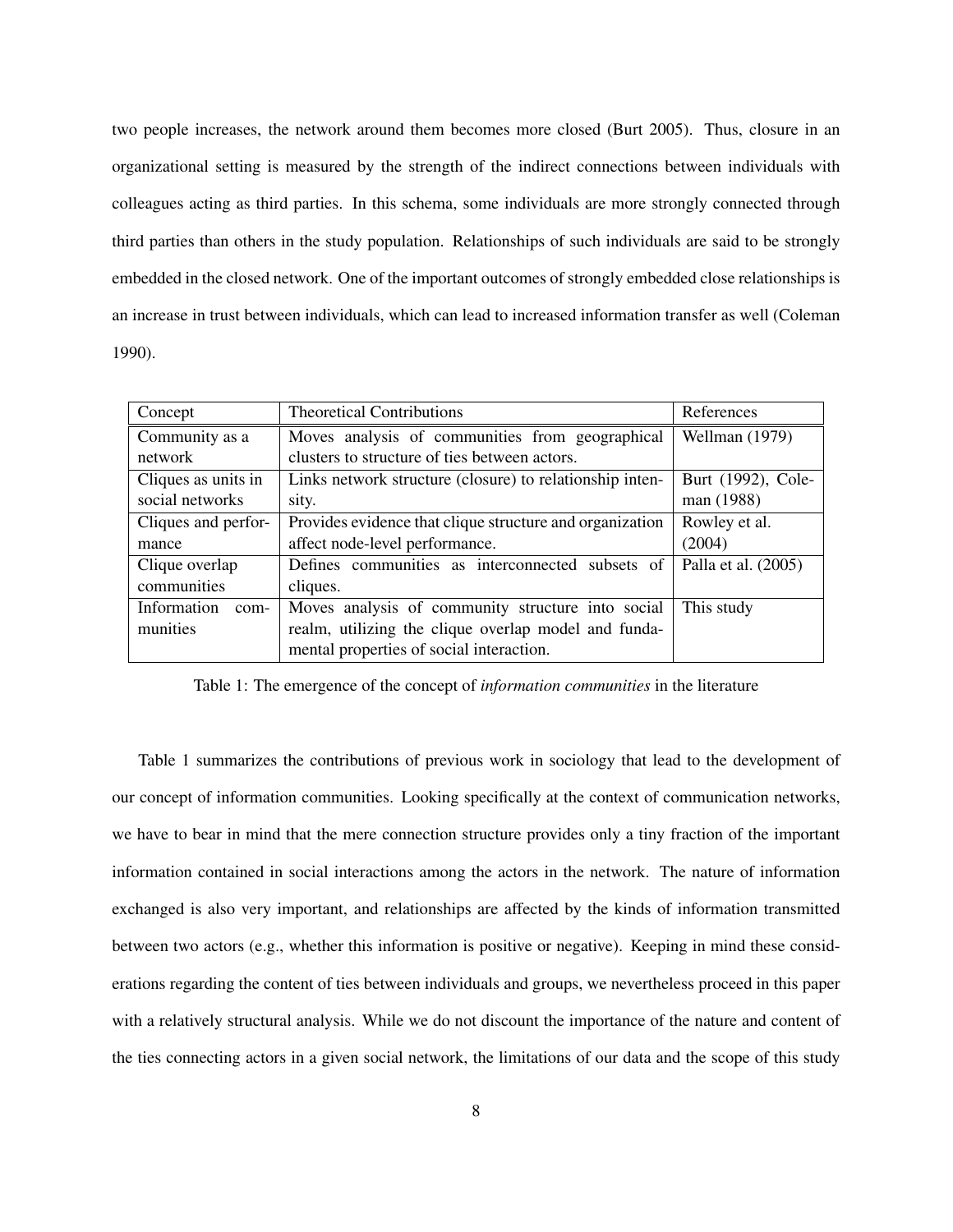preclude such an analysis at present.

## 3 Model

## 3.1 Communication and the Conductivity of Relationships

Throughout this work we model personal influence as being of a unique type. In particular, we focus on the information transmitting ability (conductivity) of relationships. To further simplify our model, we assume that if from two actors,  $v_1$  and  $v_2$ ,  $v_1$  possesses some information, then for some  $0 \le \delta_{v_1v_2} < 1$ ,  $v_2$  obtains the same information with probability  $\delta_{v_1v_2}$ . We do not focus on the dynamics of the flow of information, we assume that all communication happens within a single examined period of time.<sup>1</sup>

Under this probabilistic view, higher conductivity can be understood as increased *fault tolerance* to errors in information transfer. Furthermore, as in general we do not possess information revealing the nature of ties (that is, the magnitude of particular  $\delta$ -s), fault tolerance can only be associated with redundancy. In other words, information communities are structures with several independent paths between any pair of associated actors. Thus, our probabilistic assumptions relate very closely to the fundamentals of brokerage and closure: when effective communication is a key measure of success in the organization, the most stable cohesive groups are those with high connectivity. Conversely, no actor can be in a brokering position within information communities. Along these lines, to completely exclude the possibility of brokerage, we only allow mutual relationships to be in communities.

Network closure effects peak in cliques - subgroups of actors in which all individuals know each other and among whom all choices are mutual (Wasserman and Faust 1994). $^2$  It is thus natural to treat the structure of cliques in a network as a community structure (see Rowley et al. (2004) for an empirical study). The main limitation of this approach, however, is that forcing so much within-group homogeneity results in very small groups of actors. For instance, whereas there are social networks with large cliques, the maximum clique

<sup>&</sup>lt;sup>1</sup>This is equivalent to assuming that the unit of time is a year and the information is only relevant for a much shorter time period.

<sup>&</sup>lt;sup>2</sup>In the sociology literature, the term *clique* refers to maximal structures (in mathematical terms, maximal cliques). For convenience, in this paper we are adopting the terminology of sociology.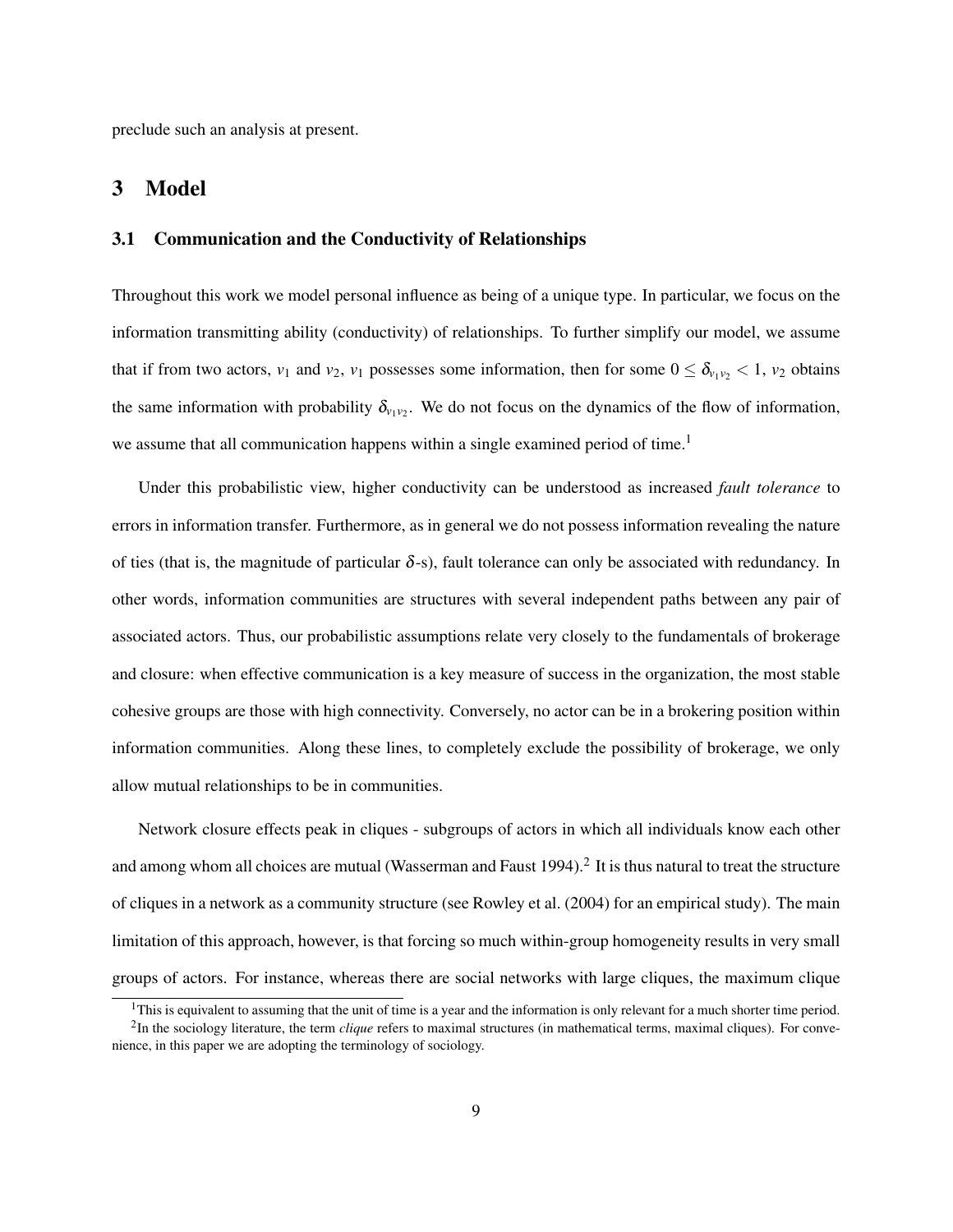size in typical communication networks does not exceed 15-30 actors.

A new stream of research on communities aims to tackle this problem. Palla et al. (2005) argue that the existence of multiple independent paths between any pair of associated nodes is a good basis of node classification across social and nonsocial networks, including molecular structures and bacterial clusters. They define communities as collections of cliques. Their model raises restrictions on the number of independent paths between pairs of (actors in) cliques belonging to the same community.

This approach, however, does not explicitly look at the intensity of interactions between actors within the network. The analysis is therefore highly structural and static. In terms of our model, the communities of Palla et al. can be viewed through a different lens. Specifically, we argue that information travels over sequences of cliques between its source and its destination. We further develop this idea to arrive to a generalized model of information communities. To do so, we require an additional assumption.

Throughout our work, we treat cliques as inseparable units, emphasizing on the proximity of actors within. This simplification is natural since in many cases when the source of information is a single actor, the most closely related actors immediately obtain the same information.<sup>3</sup> In other words, we assume that at the beginning of the examined time period, all members of some clique have some common information, to be spread in the form of messages. Under this assumption, identifying structures that are capable of effectively transmitting this message reduces to the task of identifying those cliques which are likely to obtain the same message.

#### 3.2 From Cliques to Communities

Palla et al. propose that communities be primarily understood as collections of cliques as opposed to being collections of actors (whereas the mapping from cliques to actors is trivial). They define two cliques to be adjacent when they share at least *c* nodes, *c* being a parameter that they empirically calibrate. Finally, they take the connected components of the so-built clique-network to be their communities. Below we generalize

 $3$ In some cases when this information corresponds to low-involvement behavior, one may analyze the adoption of this behavior.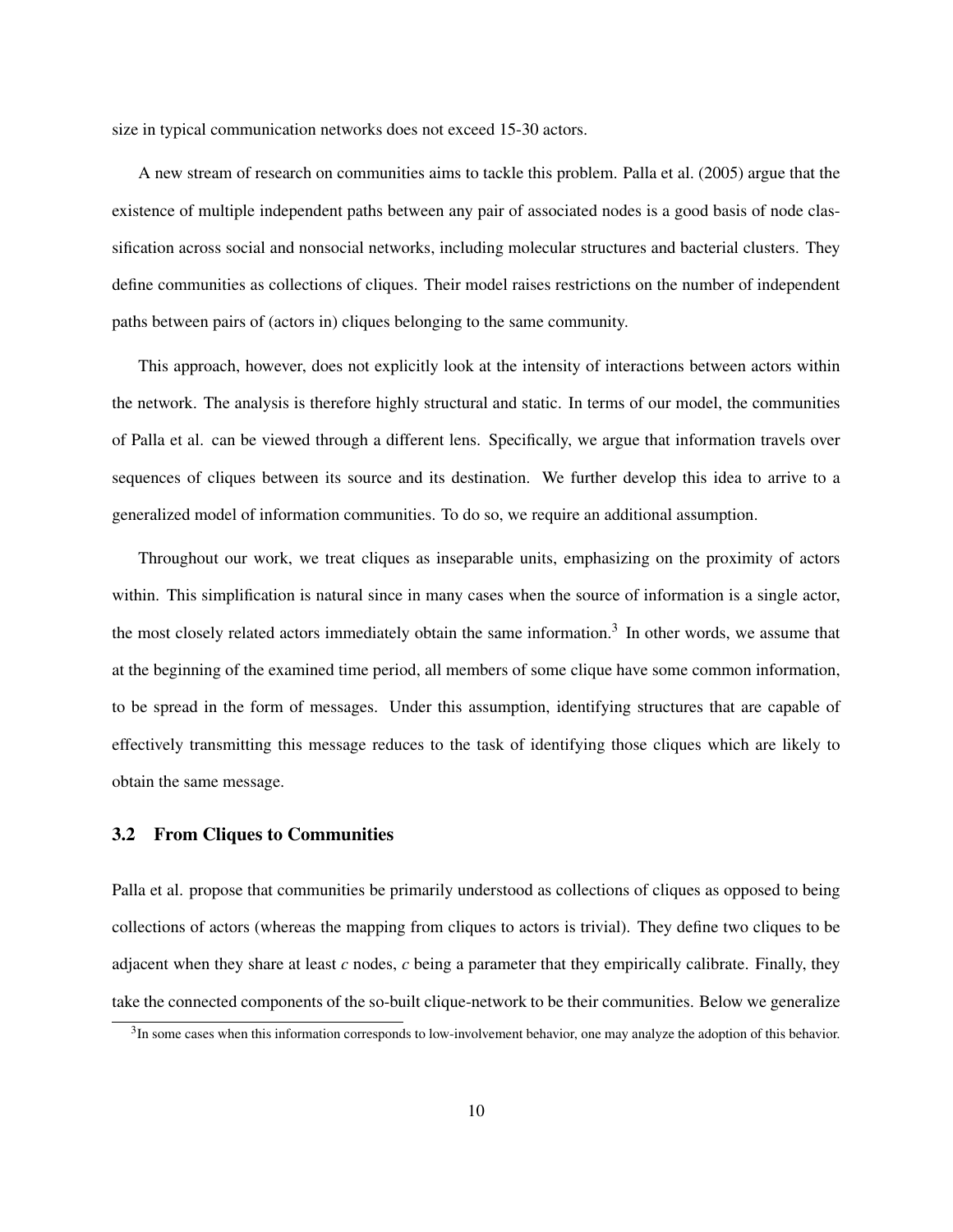this model. We use the same method to identify information communities, the generalization comes from a softer necessary condition on clique overlap.

As smaller structures tend to carry greater variance with respect to their properties of interest,<sup>4</sup> we introduce two different types of filtering thresholds. First, we exclude too-small cliques from the cliquenetwork. Second, we exclude too-small connected components from the set of communities.

Definition. *Let S denote a subset of the nodes in a network. We say that S is an* information community *if*

- $\bullet$   $|S| \geq p$ ,
- *every node is contained in a clique of size of at least q,*
- *for every pair of cliques in S, there is a series of cliques connecting them so that for consecutive cliques of size k and l having an overlap of size m, we have*  $f(k, l, m) > r$ *,*

*where*  $p, q \in \mathbb{N}, r \in \mathbb{R}, f(k, l, m) : \mathbb{N} \times \mathbb{N} \times \mathbb{N} \rightarrow \mathbb{R}$  *are parameters of the model.* 

Notice that setting  $f(k, l, m) = 0$ ,  $p = q = 3$  and  $r = 1$ , the resulting community structure becomes the set of cliques in the network. Naturally, more interesting structures can also be generated by this model. The communities of Palla et al. arise by taking  $f(k, l, m) = m$  (and  $r = c - 1$ ). As the minimum required overlap between two cliques does not depend on the size of the cliques, we refer to this model as that of "uniform" communities. This method is clearly able to discover larger social groups. However, the enforced homogeneity results in rigid structures. In the next paragraphs, we discuss how to better capture the underlying communication based solely on the structure of communication relationships. We derive another clique overlap function  $f(k, l, m)$  that, under our probabilistic model of communication, can identify communities of higher information conductivity. To get a better understanding of the role of the function *f* , we now analyze the role of clique overlap in the transmission of information within a network.

Imagine that two cliques, *K* and *L* of sizes *k* and *l*, respectively, have *m* common nodes (see Figure 1). Assume that the members of the *k*-clique know some information that they can transmit to the members of

<sup>&</sup>lt;sup>4</sup>In the empirical section, we focus on communication frequency as dependent measure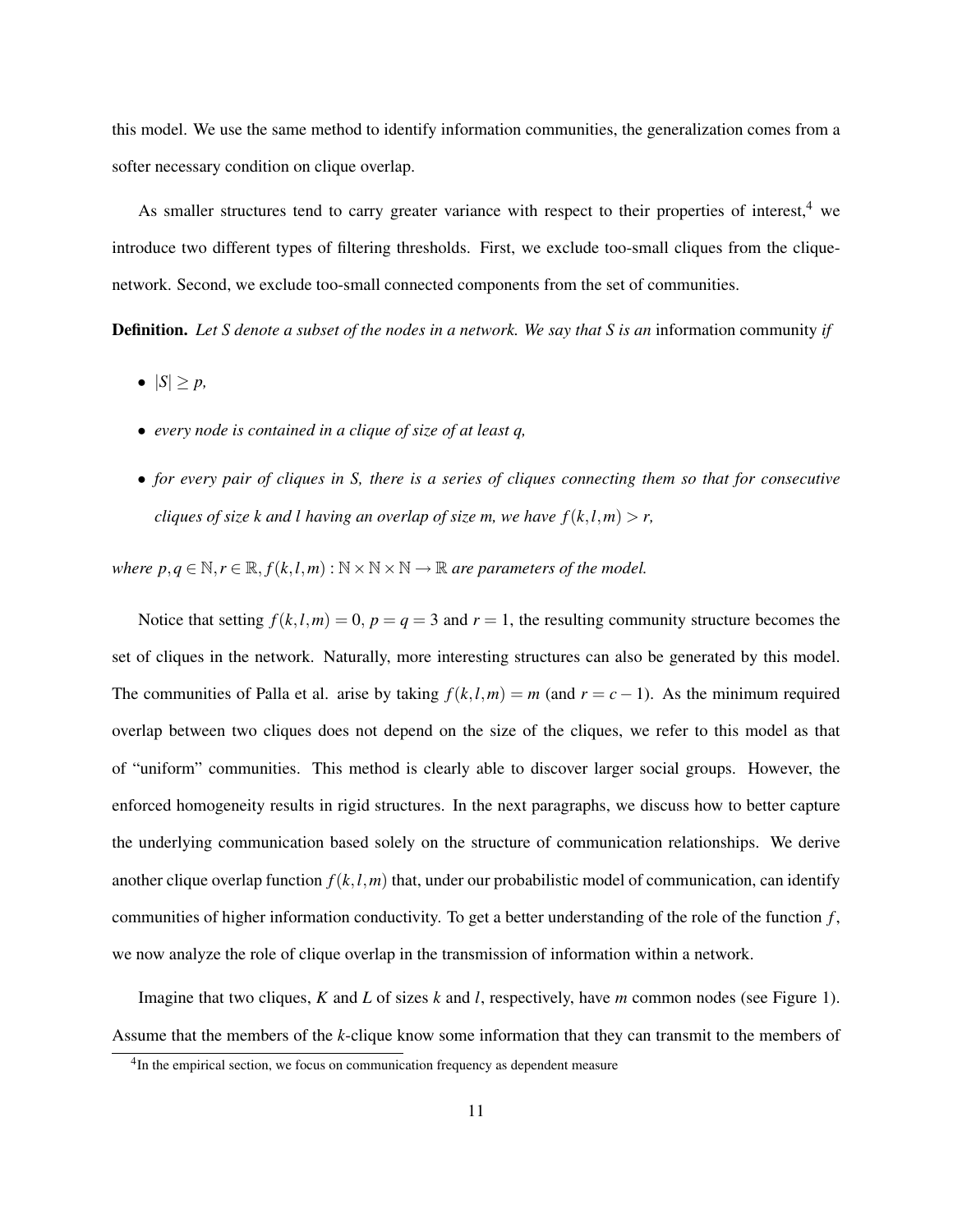

Figure 1: Illustrating clique overlap for  $k = 7, l = 6, m = 4$ : the central 4 nodes are shared by the *k*- and *l*-cliques

the *l*-clique, with some small (average) probability  $\delta$  per link. For a node  $v \in L \setminus K$ , the probability of *v* receiving the message is:<sup>5</sup>

Pr[*v* receives the message] = 1 – Pr[*v* does not receive the message]  $\approx 1 - (1 - \delta)^m \approx 1 - (1 - m\delta)$  = *m*δ.

Thus, we may conclude that  $f(k, l, m)$  has to be linear in *m*. However, whereas a small clique overlap can provide a strong medium for information exchange between two small cliques, it may be insufficient between two large cliques. To account for this, we have to normalize the value *m*. We transform our measure to decrease in the sizes of the non-overlapping parts of the cliques, which are *k* −*m* and *l* −*m*, respectively. The normalizing effect of having more nodes standing out in one of the cliques should be independent from the number of nodes standing out on the other side. Therefore it is natural to take  $|(K\bigcup L)\setminus (K\bigcap L)|$  $(k+l-2m)$  to be the normalizing factor. In this work, to achieve asymptotic properties that are easier to interpret, we take a monotone transformation of  $m/(k+l-2m)$  that brings the above suggested measure

<sup>&</sup>lt;sup>5</sup>The probability that the message spreads to some members of the target clique indirectly through interconnecting actors does not change this analysis significantly for the values of δ that we consider, and therefore we omit the corresponding terms.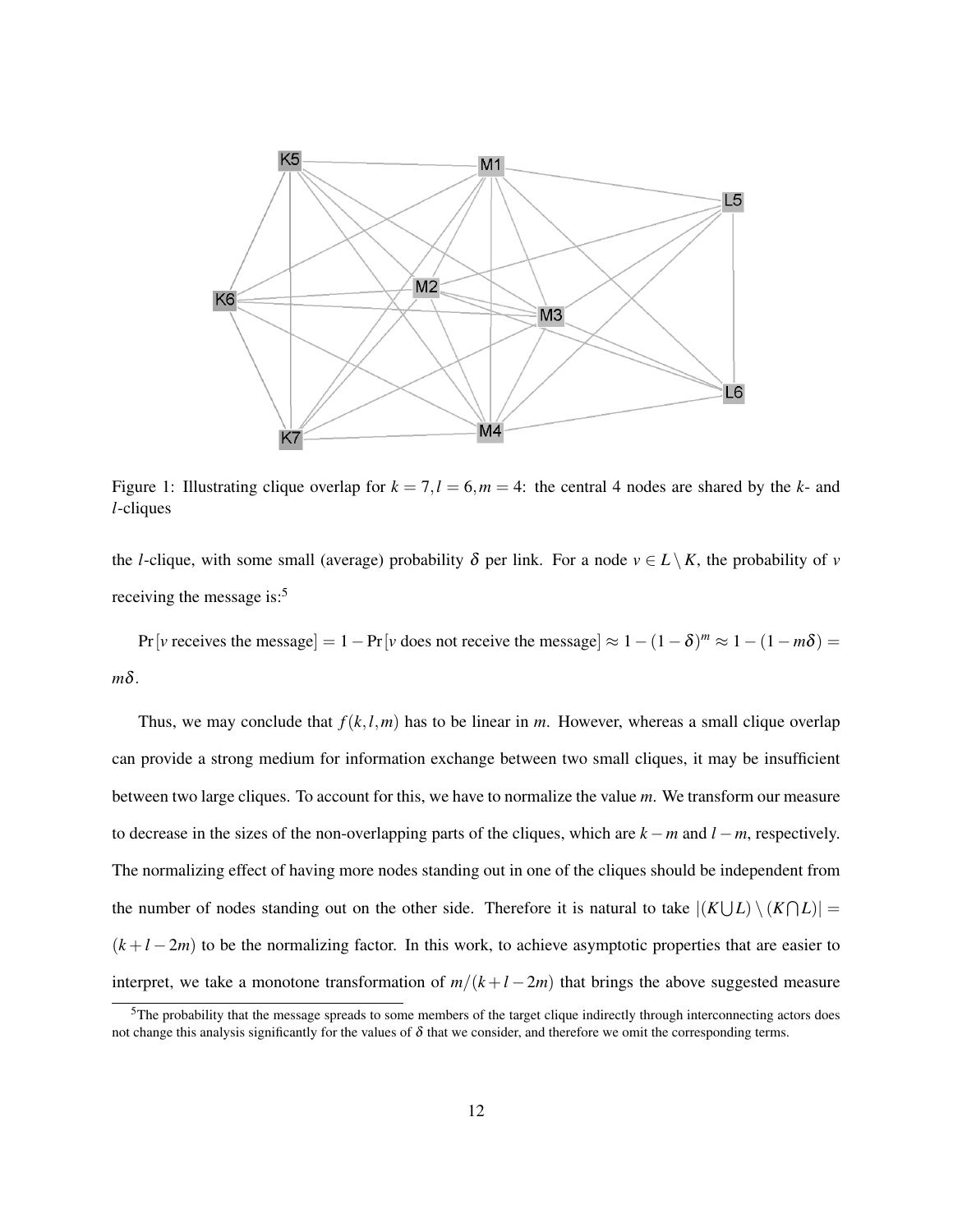down to a fixed scale - we use  $m/(k+l)$ .

For a further refinement, we may observe that if  $k \gg l$  or  $l \gg k$ , the transmission of the message is only efficient in one of the directions, whereas we want to identify structures of high information conductivity independent from the location of the message source. Thus, to penalize for asymmetry, we introduce the term  $kl/(k+l)^2$ . Finally, for convenience we normalize the measure to be in [0, 1) by introducing the factor 8 to the numerator.<sup>6</sup>

In sum, we get:

$$
f(k, l, m) = \frac{8klm}{(k+l)^3}.
$$

Thus, the size of required overlap between two cliques to be considered adjacent varies depending on the size of the two cliques in question. We therefore refer to this model of communities as that of "variable (clique) overlap".

| Model       | Parameterization of the              | Features                          | References           |
|-------------|--------------------------------------|-----------------------------------|----------------------|
|             | general model                        |                                   |                      |
| Cliques as  | $f(k, l, m) = 0,$                    | Baseline model. Defines a large   | Burt (1992),         |
| communities | $r = 1$ (not allowing overlaps),     | number of small and perfectly ho- | Rowley et al.        |
|             | $p = q \ge 3$ (min. clique size)     | mogeneous communities.            | (2004)               |
| Uniform     | $f(k, l, m) = m$ (size of            | Builds communities from over-     | Palla et al. (2005), |
| communities | overlap),                            | lapping cliques. Defines com-     | Pollner et al.       |
|             | $r \geq 1.5$ (size of required       | munities by imposing a fixed      | (2006)               |
|             | overlap)                             | minimum number of independent     |                      |
|             | $q \geq 3$ (min. clique size),       | paths between any two members     |                      |
|             | $p \geq q$ (min. community size)     | of the same community.            |                      |
| Variable    | $f(k, l, m) = 8klm/(k+l)^3$          | Refines the restriction on inde-  | This study           |
| clique      | $(\approx$ measure of conductivity), | pendent communication channels    |                      |
| overlap     | $0 \le r < 1$ (conductivity          | looking at local network charac-  |                      |
|             | threshold)                           | teristics. Minimum required re-   |                      |
|             | $q \geq 3$ (min. clique size),       | dundancy is determined locally,   |                      |
|             | $p \geq q$ (min. community size)     | by applying information-theoretic |                      |
|             |                                      | considerations.                   |                      |

Table 2: Overview of the sub-classes of information communities discussed in this paper

<sup>&</sup>lt;sup>6</sup>We have  $0 \le m/(k+l) < 1/2$  by the fact that neither clique is contained in the other and  $0 < kl/(k+l)^2 \le 1/4$  by the inequality between the geometric and arithmetic means.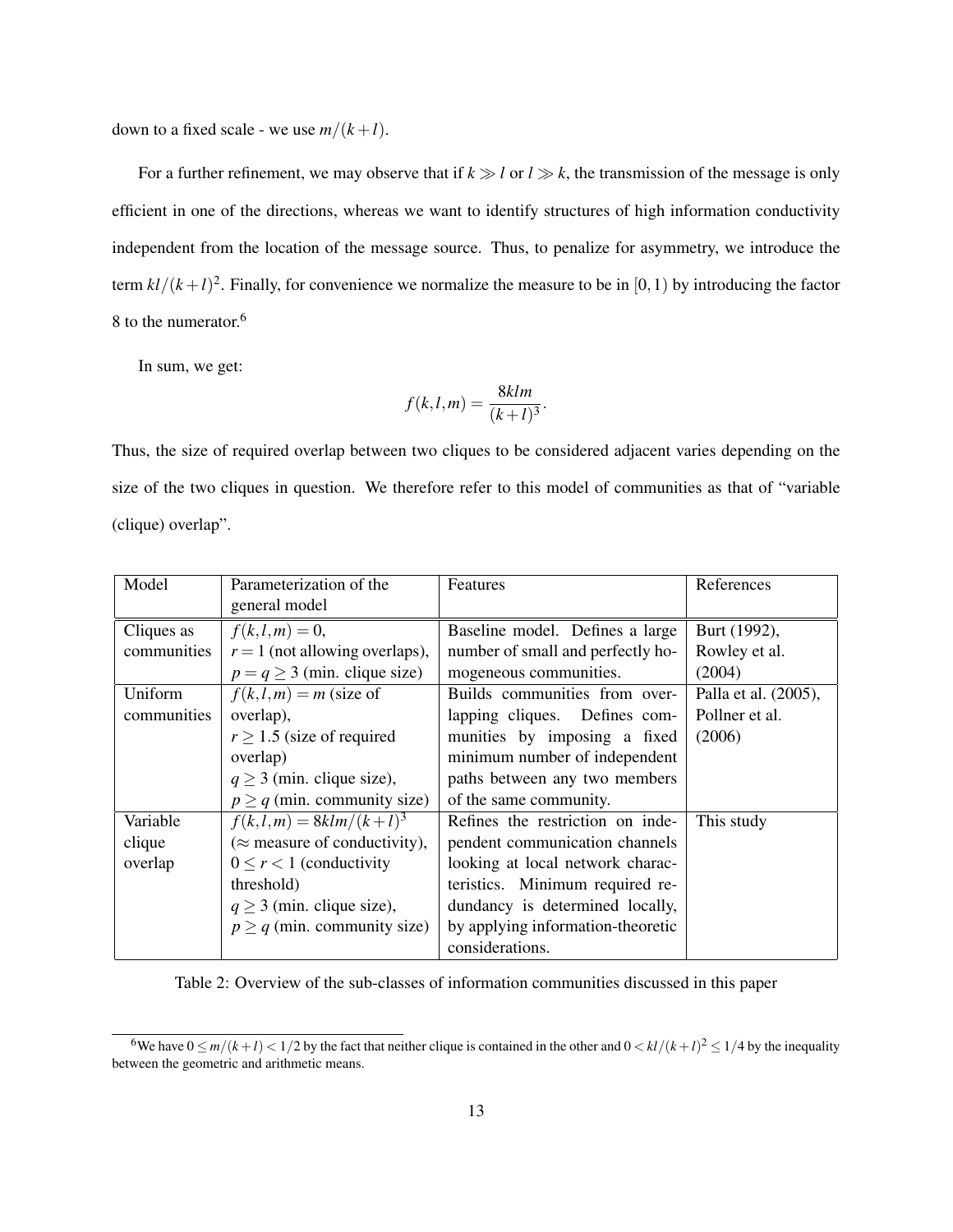#### 3.3 Measures

In the previous section we outlined three different models of information communities within the same general framework that was derived from the organizing principles of network closure. These are the set of all cliques, the uniform community model of Palla et al. (2005) and our approach, which defines communities by variable clique overlap. Table 2 gives an overview of the three models. Before moving to hypotheses and empirical studies, in this section we discuss and define the analytical measures to be used.

To evaluate the performance of their algorithm, Palla et al. (2005) propose looking at the density of edges going within communities and comparing this to the density of edges in the remaining parts of the network.<sup>7</sup> In this case, the only information captured by the network is the relationship structure. No other distinguishing features about relationships in the network are available. Further, keeping in mind our definition of communities, their measure raises issues of endogeneity. For instance, when set of cliques equals the set of communities, the induced edge density is 1.

Following Burt (2005), we instead take a network where the relationships have scalar weights (representing relationship intensity). We then set up mathematical rules to identify relevant structures in this network on the basis of the relationship structure. Finally, we compare the corresponding scalar weights of within-structure edges to all other links. Weighting the relationships by communication frequency makes the above logic applicable. In our empirical studies, we examine two different communication networks to statistically compare the two models. Below we specify our methods more precisely to then outline our hypotheses.

Let the term *community distribution* correspond to the set of communities identified by a certain parameterization of the general model. To every such community distribution we assign a measure of its "quality". First, we define *intra-edges* as such relationships in the network that are between actors who share at least one community membership. Then we consider every relationship that is not an intra-edge to be an *interedge*. In other words, two actors who do not share any community membership are related through an

 $7$ For further details we refer the reader to Palla et al. (2005).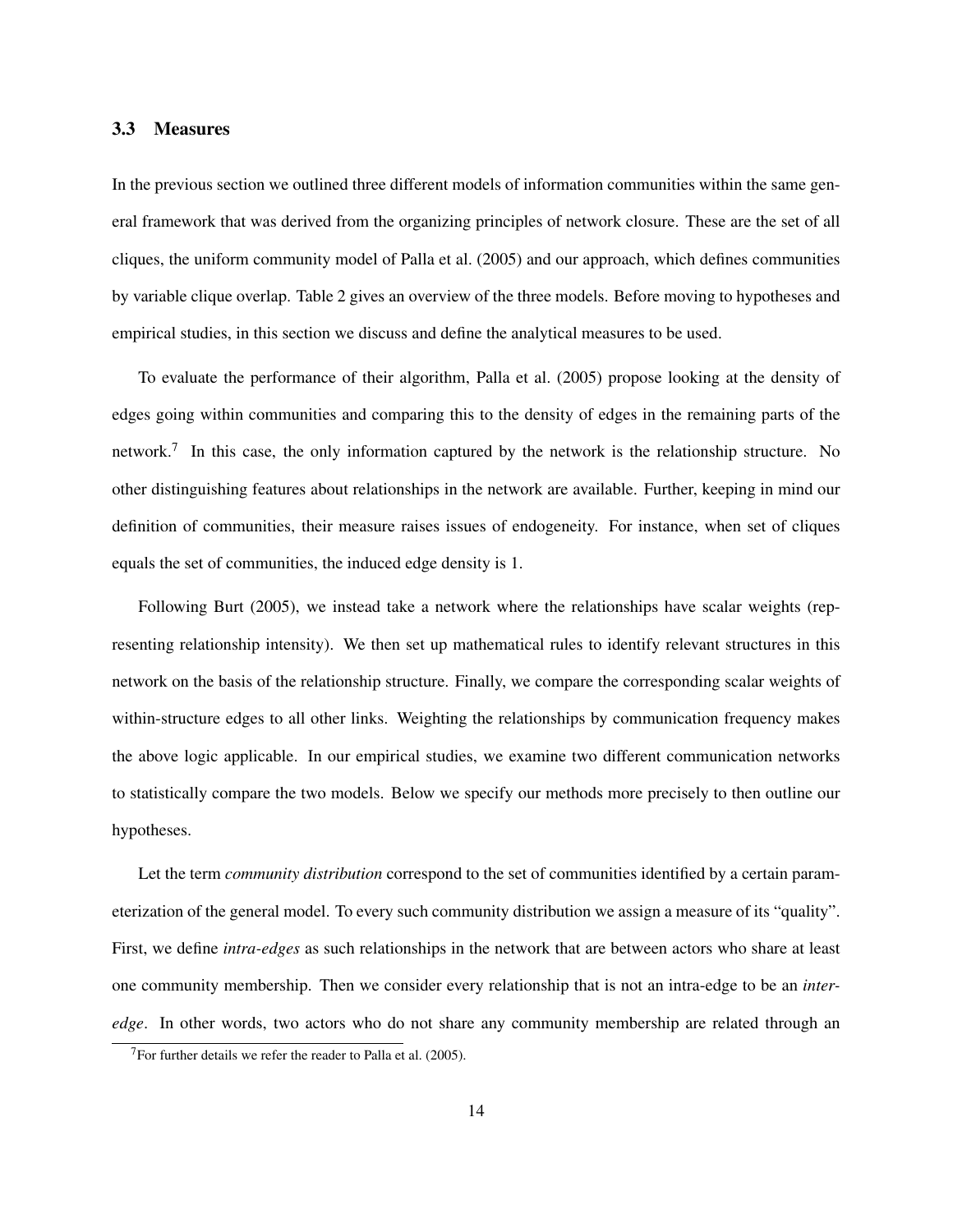inter-edge. Our measure is then the ratio of the average relationship intensity of intra-edges to the average relationship intensity of inter-edges. That is, if *A* is the set of actors and  $X \subset A \times A$  the relationships in the network, and  $i(x_{a_1a_2})$  is the intensity of the relationship between the actors  $a_1, a_2 \in A$ , our quality measure *INTENSITY RATIO* becomes

INTENSITY RATIO = 
$$
\frac{\sum_{x \in W} i(x)/|W|}{\sum_{x \in B} i(x)/|B|},
$$

where *W* denotes the set of intra-edges and  $B = X \setminus W$  that of the inter-edges.<sup>8</sup>

In our empirical studies, we compare our model of variable overlap to the uniform communities in terms of INTENSITY RATIO. To do so, we allow minimum required clique size and minimum community size to vary. Whereas the latter is just treating the parameter *p* as an independent variable, comparing minimum clique size requires a somewhat more sophisticated approach. To see this, let's set  $q = 3$ . It is revealing to note that even though we allow for cliques of size 3 through *q*, by manipulating the overlap threshold parameter *r*, one is able to exclude too small cliques from meeting the overlap criterion. In the model of uniform communities, setting  $r = c - 1$  isolates cliques of no more than *c* actors. In our model, setting  $r \ge (j-1)/j$ , cliques of size not more than *j* are isolated as clique-intersections of size not more than *j* − 1 are excluded of our communities. In sum, the independent variable representing minimum clique size should also incorporate the effects of *r*. Therefore, we choose our independent variable of minimum clique size to be  $q = \lfloor r+2 \rfloor$  for the model of uniform communities and  $q = \lfloor (2-r)/(1-r) \rfloor$  for that of variable overlap.<sup>9</sup> This fully specifies the uniform case. For our model, to any *q* we choose *r* such that  $r + 0.0001$ would already correspond to  $q+1$ .

Finally, since our notion of communities does require redundancy in the overlaps to add a fault tolerance to the systems, we exclude structures with singleton cut-sets. That is, in no community do we allow for the presence of such a critical actor who could broker information. In other words, we require  $m \geq 2$  which translates to  $r \geq 1$  in the uniform case and to  $r \geq \frac{1}{3}$  $\frac{1}{3}$  for our model.

<sup>&</sup>lt;sup>8</sup>If none or all of the edges are within communities, this measure is not defined. However, distinguishing between the discussed community models on such networks lies beyond our interest.

<sup>&</sup>lt;sup>9</sup>This restriction is introduced without loss of generality as long as  $p \geq q$ , which again is natural to assume.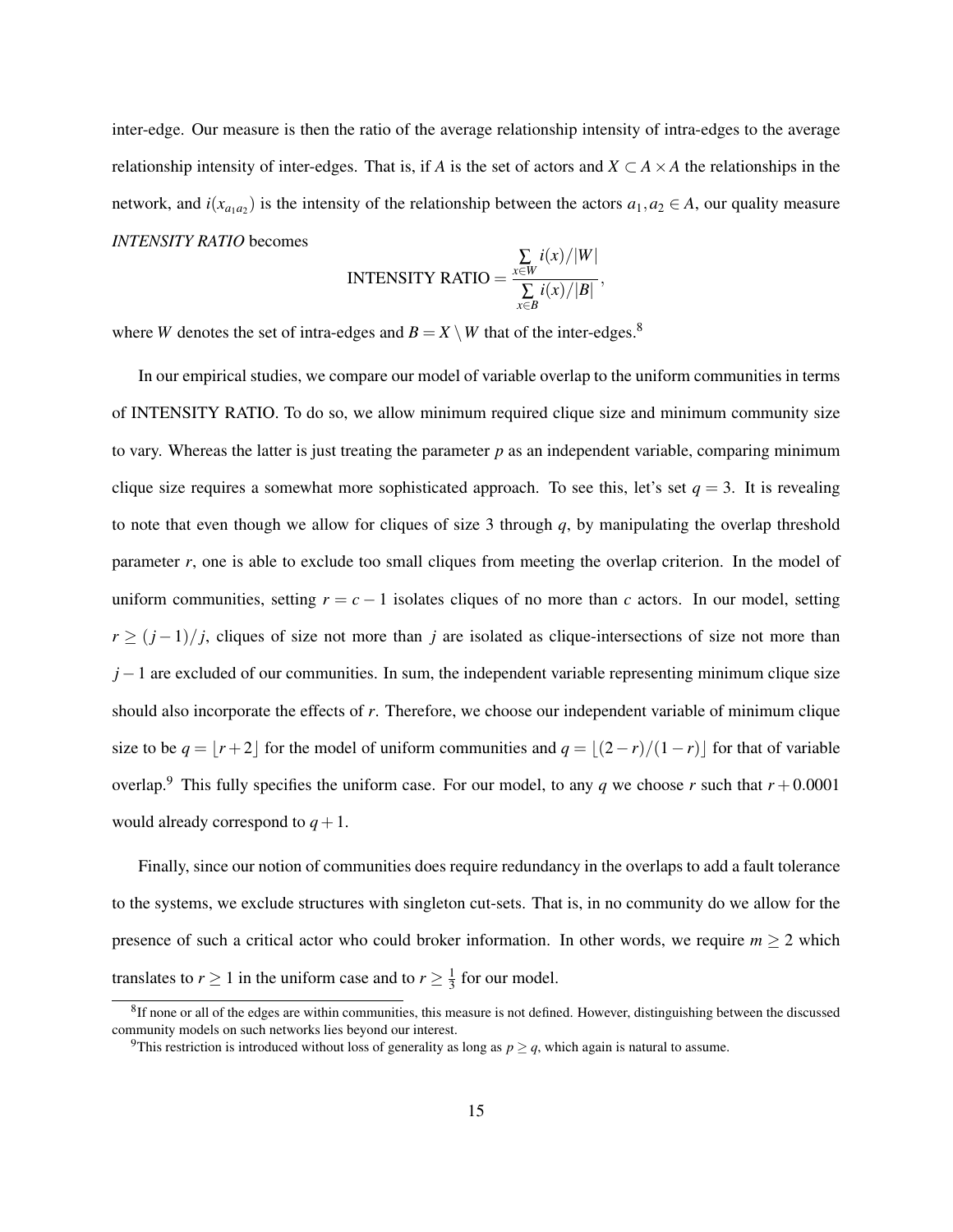## 4 Hypotheses

We can now formulate our hypotheses. First, we put forward that the predictions of network closure theory relating to relationship intensity hold when looking across the whole network. Namely, we hypothesize that a stronger restriction on the minimum size of cliques leads to a higher intensity ratio.

H1: *The ratio of the average intra-edge intensity to the average inter-edge intensity increases as the minimum clique size increases.*

Our next hypothesis concerns the comparison of the uniform community model to the model based on our probabilistic assumption of information transmission. We propose that the information communities defined by the variable clique overlap model better capture those relationships that serve as important communication channels in the network.

H2: *Keeping minimum clique size and minimum community size the same, the ratio of the average intraedge intensity to the average inter-edge intensity is larger for the model of variable overlap than for the model of uniform communities.*

In the next section, we empirically test these hypotheses.

## 5 Empirical Studies

Relying on the measure of quality for communities in communication networks discussed section 3.3, we construct a test to compare the model of variable clique overlap to that of uniform communities. By estimating this statistical model, we explore the organizational dynamics embedded in two sets of communication networks: (1) a two-year collection of email data from the now-defunct Enron Corporation of Houston, Texas, USA; and (2) a larger dataset of approximately 70,000 subscribers of a fixed-line telephone provider in Eastern Europe. For the maximum validity of our tests, we vary minimum clique size and minimum community size in both models of communities and look at the impact of this on the intensity of relationships within the network. Below we summarize the common methodological details. Data-specific information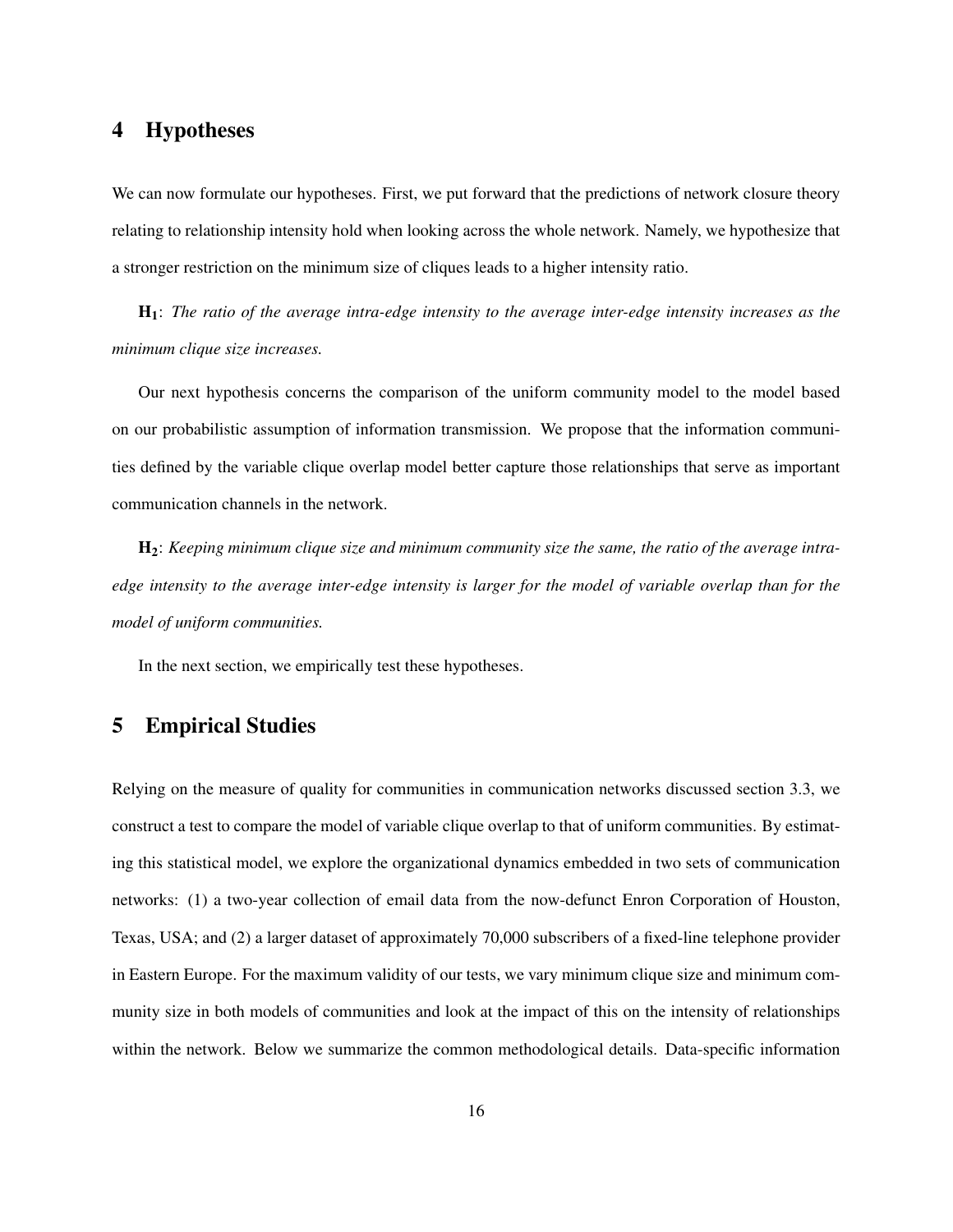and results are provided in the sections corresponding to the particular studies. Finally, we compare the two models to the communities defined as the set of cliques and discuss the potential interpretations of our findings.

#### 5.1 Methods and Variables

In both studies, we start from datasets containing records of communication. Using these data, we build our communication network, defining the set of actors and the structure of relationships (detailed in the corresponding subsections). We then compute the set of communities corresponding to various parameterizations of the general model to then record the average intra-edge intensity to the average inter-edge intensity ratio together with the parameters as an observation for our estimations. Below we give a more detailed description of all the variables.

*Dependent Variable.* In the estimation procedure, the dependent variable is the ratio of average intraedge intensity to the average inter-edge intensity, referred to as *INTENSITY RATIO*. For the mathematical details of computing this ratio, see section 3.3.

#### *Independent Variables.*

*MINCLQ*. This variable represents the size of the smallest clique allowed (*q*) in the given distribution of communities. It ranges from 3 to the size of the maximum clique in the network. See also the discussion in section 3.3.

*MINCOM*. This variable stands for the minimum required community size (*p*). For any given value of MINCLQ, it ranges from MINCLQ to 100. Structures that would meet the clique overlap conditions but do not measure at least this big are omitted from the community distribution.

*MODEL*. This is a dummy variable taking 1 for the model of variable clique overlap and 0 for that of the uniform communities (Palla et al. 2005). For further details, see section 3.2.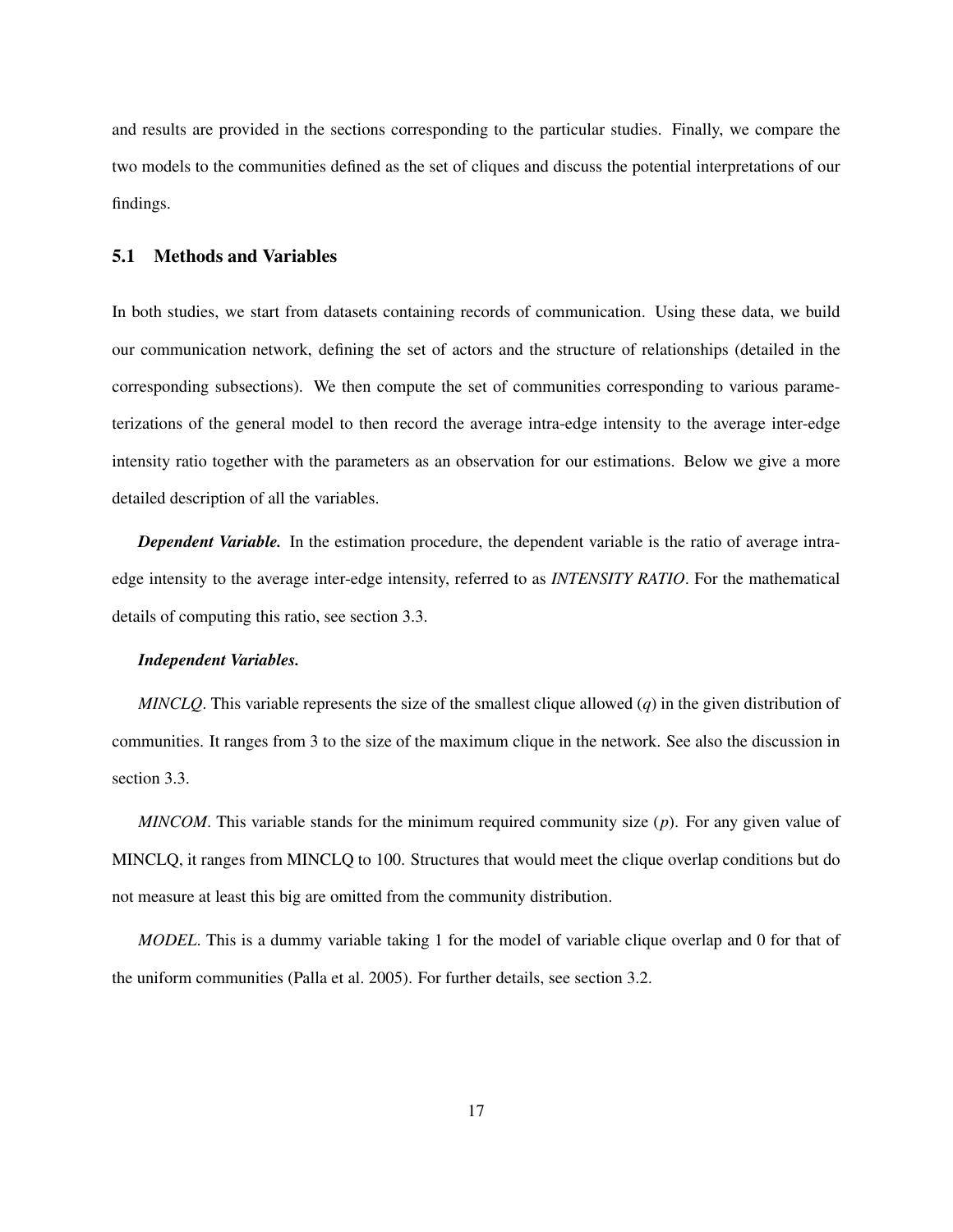

Figure 2: The ratio of the average intra-edge intensity to the average inter-edge intensity for the set of cliques in the two datasets.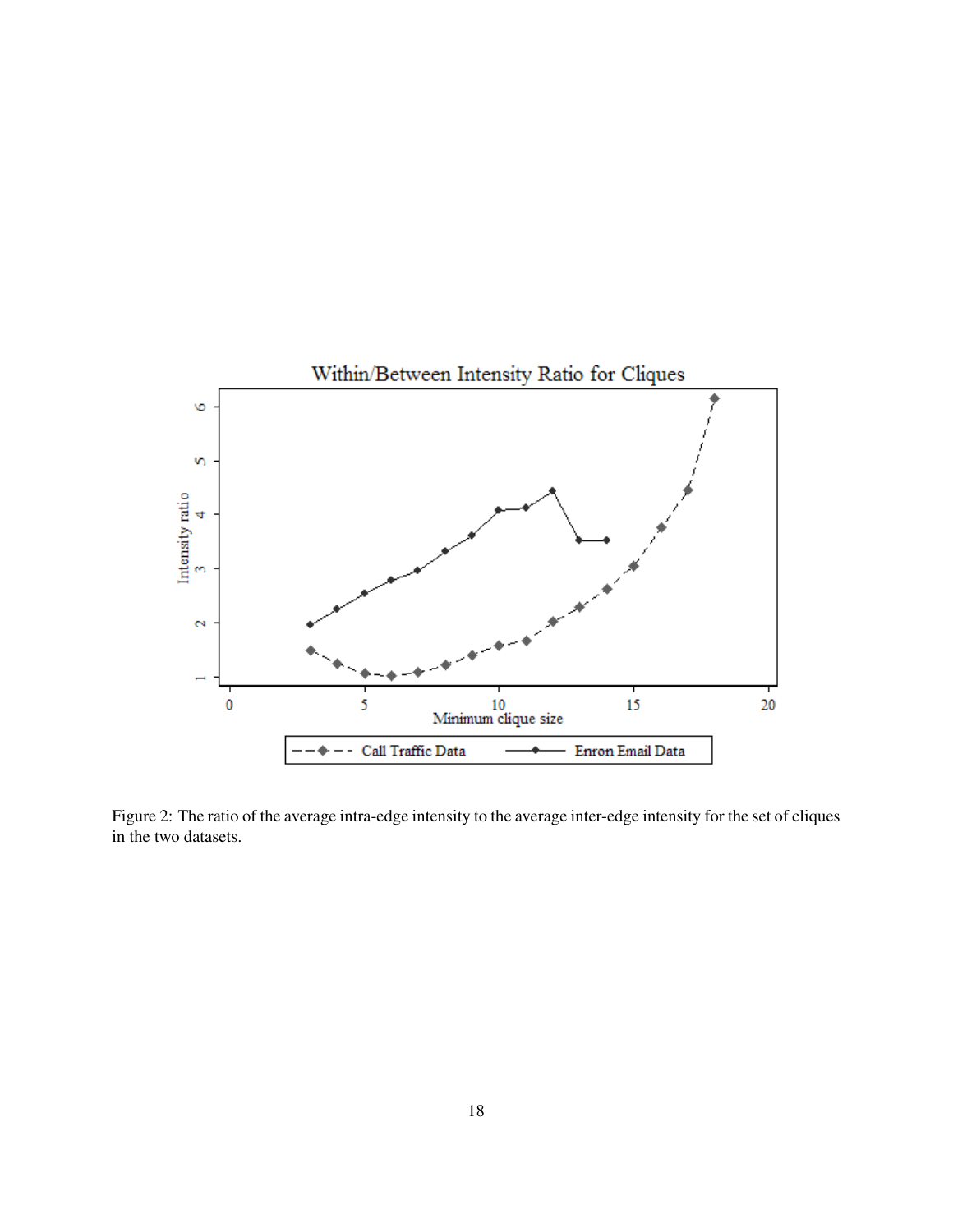*Models.* To test both  $H_1$  and  $H_2$  at the same time, we estimate the following pooled OLS model:

$$
INTENSITY RATIOi = \alpha + \beta_1 \cdot MINCOMi + \beta_2 \cdot MINCLQi + \beta_3 \cdot MODELi + \varepsilon_i,
$$
 (1)

where we assume that the error terms follow the same zero-mean normal distribution, and are distributed independently.

Figure 2 suggests a potential criticism of the naïve method of pooled OLS, namely that for the set of cliques, INTENSITY RATIO does not monotonely increase with MINCLQ. As MINCLQ can be an important determinant of INTENSITY RATIO, we are able to improve the estimation to find more robust support for  $H_2$  by imposing fixed effects on MINCLQ. This leads us to estimate the following model:

$$
INTENSITY RATIOi,q = \alpha_q + \beta_1 \cdot MINCOMi,q + \beta_3 \cdot MODELi,q + \varepsilon_{i,q},
$$
\n(2)

where we again assume the error terms to be independently and identically distributed according to a zeromean normal distribution.

## 5.2 Study 1 - Enron Email Dataset

Traditionally, the study of informal networks (including studies of centrality) is performed via survey methodology. This process involves administering questionnaires to all members of the social group under study (say, employees in a particular organization), and assuming a high response rate, thereafter putting together this information to develop a view of the network structure (Friedkin 1991, Rogers 1987). Despite the widespread use of this method, however, it does have a number of disadvantages.

First, network surveys require a very high response rate to provide meaningful information for analysis. This tends to therefore bias administration of these surveys in smaller organizations or groups, where participation in surveys is more easily enforced, thereby ensuring high-response rates for survey items. Another problem with surveys is that individuals, especially in organizations, consider subjective elements such as "political" motives in giving particular answers (for fear of offending potential colleagues, etc.), and thus tend to provide answers which lead to inaccurate measurement of the network. Finally, it cannot be de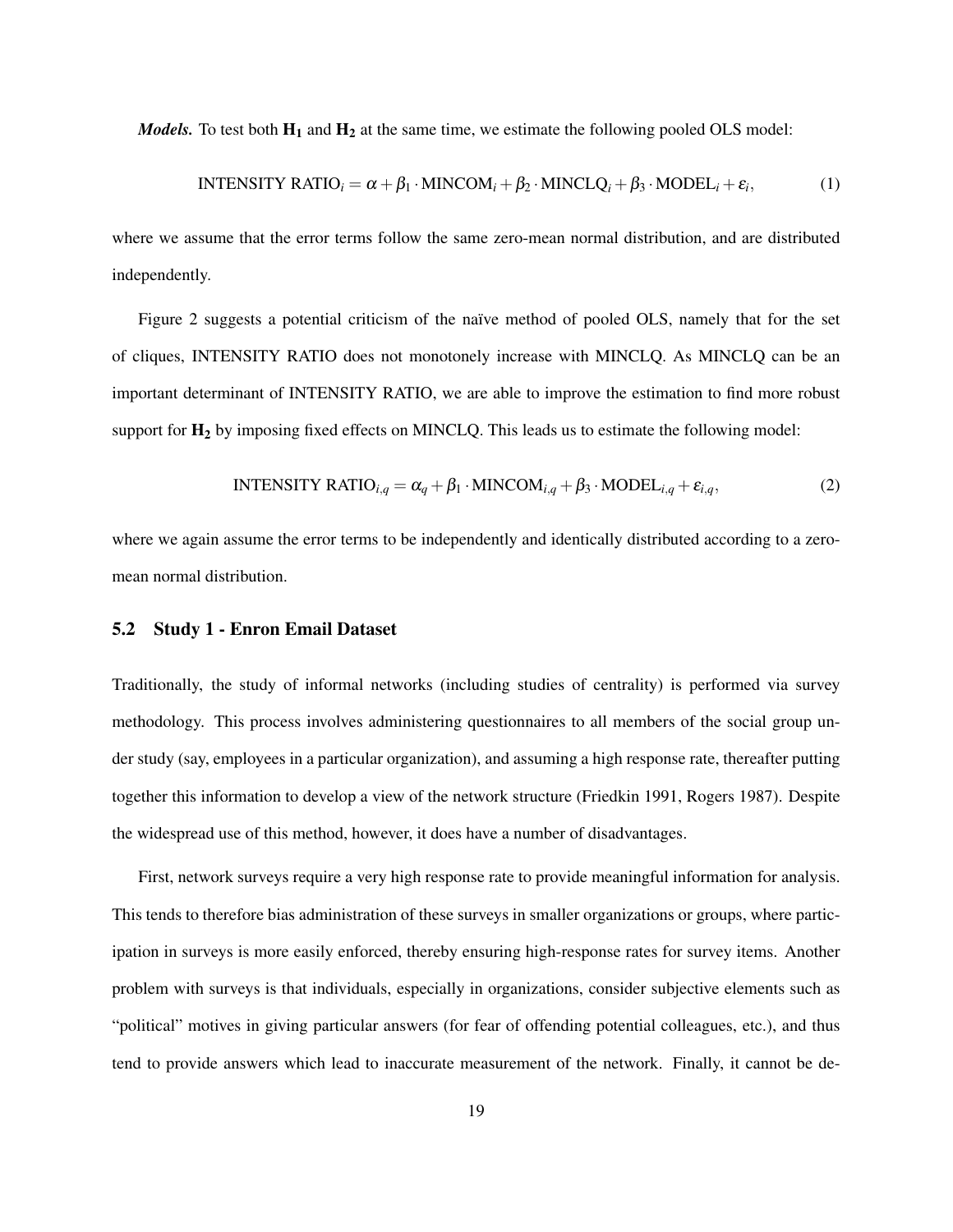nied that designing and administering network surveys, even to a relatively small group of individuals, is extremely time- and labor-intensive, and this often precludes their use in various situations.

As electronic communication media have developed, however, an alternative method for the study of networks has emerged (Guimerà, Danon, Diaz-Guilera, Giralt, and Arenas 2004, Rogers 1987). While Wellman and colleagues called for the use of electronic data, including emails and other computer data, in network research as far back as 1996, it is only in recent years that the use of such information has increased with the availability of various data sets and the development of new analytical tools (Kleinbaum 2006). The major advantages of using electronic data, in our view, are the flexibility it provides both in relation to the size of the network that can be studied, and also the levels of analysis at which network studies can be performed. With increased network size and data availability, it is easy to see how studies of organizational divisions and teams can be facilitated with the use of electronic data.

To define our first communications network, we accessed the publicly available Enron Email Dataset (FERC 2003). This database contains 200,869 records of emails and allows the generation of reports related to specific data queries. Independent of email content, we converted the data into a directed graph. Actors in the database (as senders or recipients of emails) were defined as nodes. Subsequently, for every email an edge was generated from senders to all intended recipients. In this context, emails sent to distribution lists were bypassed. To every directed relationship we assigned the frequency of communication along that link as weight.

Since our measures are defined on directed networks, we kept the asymmetry of the communication relationship. As such, by our definition of communities, only those nodes that were both senders and recipients of emails were extracted for analysis.<sup>10</sup> We converted strings of data into names of individuals, storing trivial solutions in a relational database. Remaining strings were matched to available information, and new nodes were created when no match was possible. This method allowed us to identify approximately 6,000 individuals within the data set. Subsequently, we matched the recipients of emails to those individuals

 $10$ This way we also got rid of spam messages.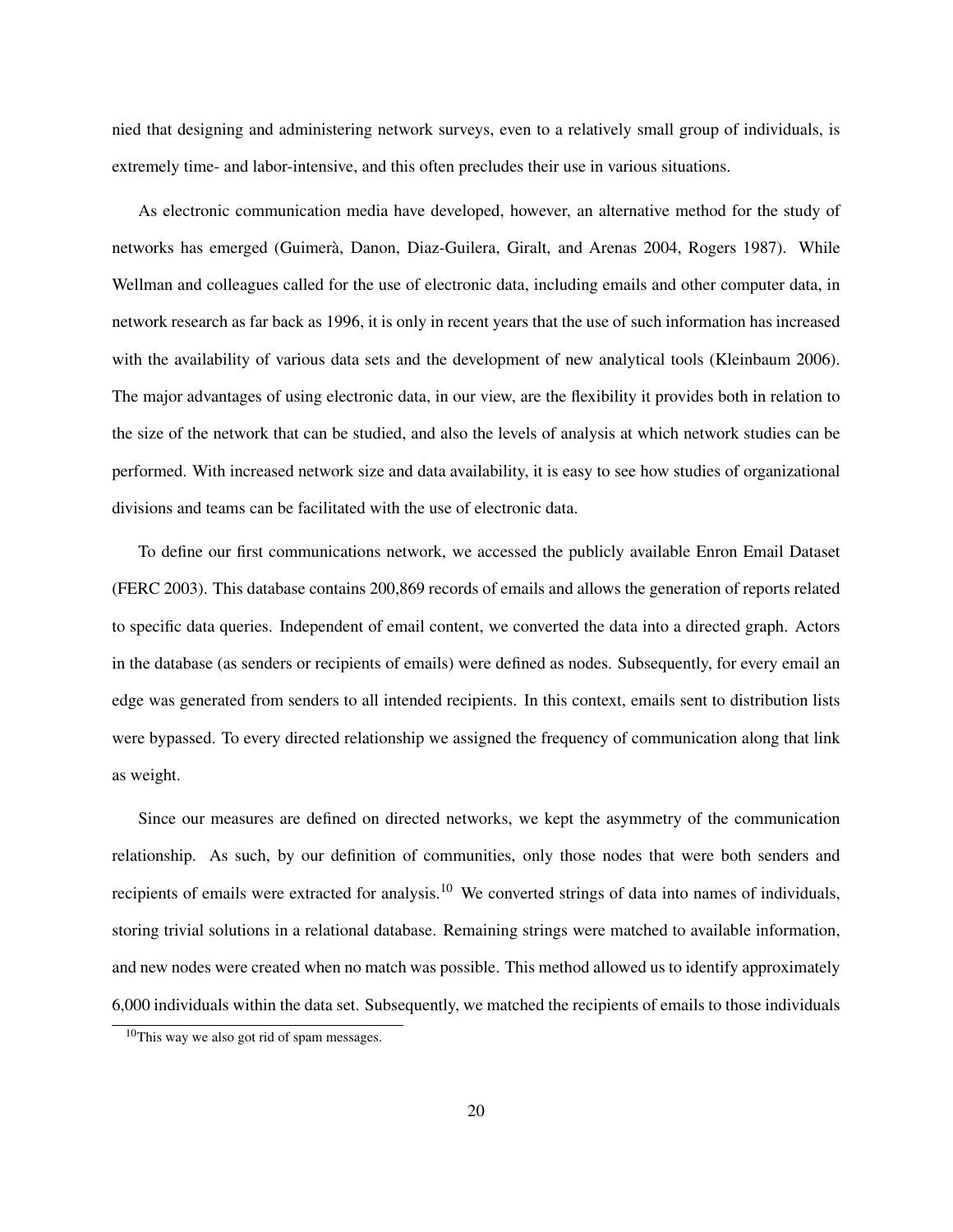in our database, narrowing the density of our vertex set down to 3,455 individuals. The number of induced directed relationships is 50931, at an average intensity (frequency of communication in the direction of the relationship) of 7.51. In accordance with the objectives of our research, we did not perform dichotomizations of the relationships, and thus, in what follows, the minimum link intensity is 1, while the maximum intensity is 676.

It is important to note that while there are a total of almost 3,500 nodes, a number of key organizational actors - including the one-time CFO Andrew Fastow - are not part of this data set. This is due to a number of factors, including the fact that some senior executives bypassed emails as a major method of communication, probably to avoid leaving a written record of potentially-sensitive communications. While certainly this is one limitation to the data, this sample does include information for former Chairman and CEO Kenneth Lay, an important organizational actor whose prominence in the network, as calculated by standard centrality measures, is above the median for the data set.

| <b>INTENSITY RATIO</b>            | Pooled OLS  |             | <b>Fixed Effects</b> |             |
|-----------------------------------|-------------|-------------|----------------------|-------------|
| <b>Basis: Email Frequency</b>     | Coefficient | Std. Error  | Coefficient          | Std. Error  |
| MINCOM $(p)$                      | .00033      | .00042      | .00042               | .00037      |
| MINCLQ $(q)$                      | .22745      | $.00482***$ |                      |             |
| $MODEL (=1 for variable overlap)$ | .54134      | $.02244***$ | .56218               | $.0198***$  |
| Const.                            | 1.11452     | $.0435***$  | $1.80319^{a}$        | $.03211***$ |
| Obs.                              | 1133        |             | 1133                 |             |
| $R^2$                             | .71         |             | .78                  |             |
| F stat.                           | 920.97      |             | 306.04               |             |

∗∗∗ *p* < .001 *<sup>a</sup>*For the fixed effects estimation, we report the constant corresponding to the smallest minimum clique size,  $q = 3$ .

Table 3: Results of model comparison on the Enron Email dataset

The results of the estimation are summarized in Table 3. In the pooled OLS estimation, the coefficient of MINCLQ is indeed positive and significant, confirming the predictions of network closure theory  $(H_1)$ . Also, the coefficient on the MODEL dummy is positive and significant, indicating that the variable overlap model generates structures which capture the core links of communication in the network better than those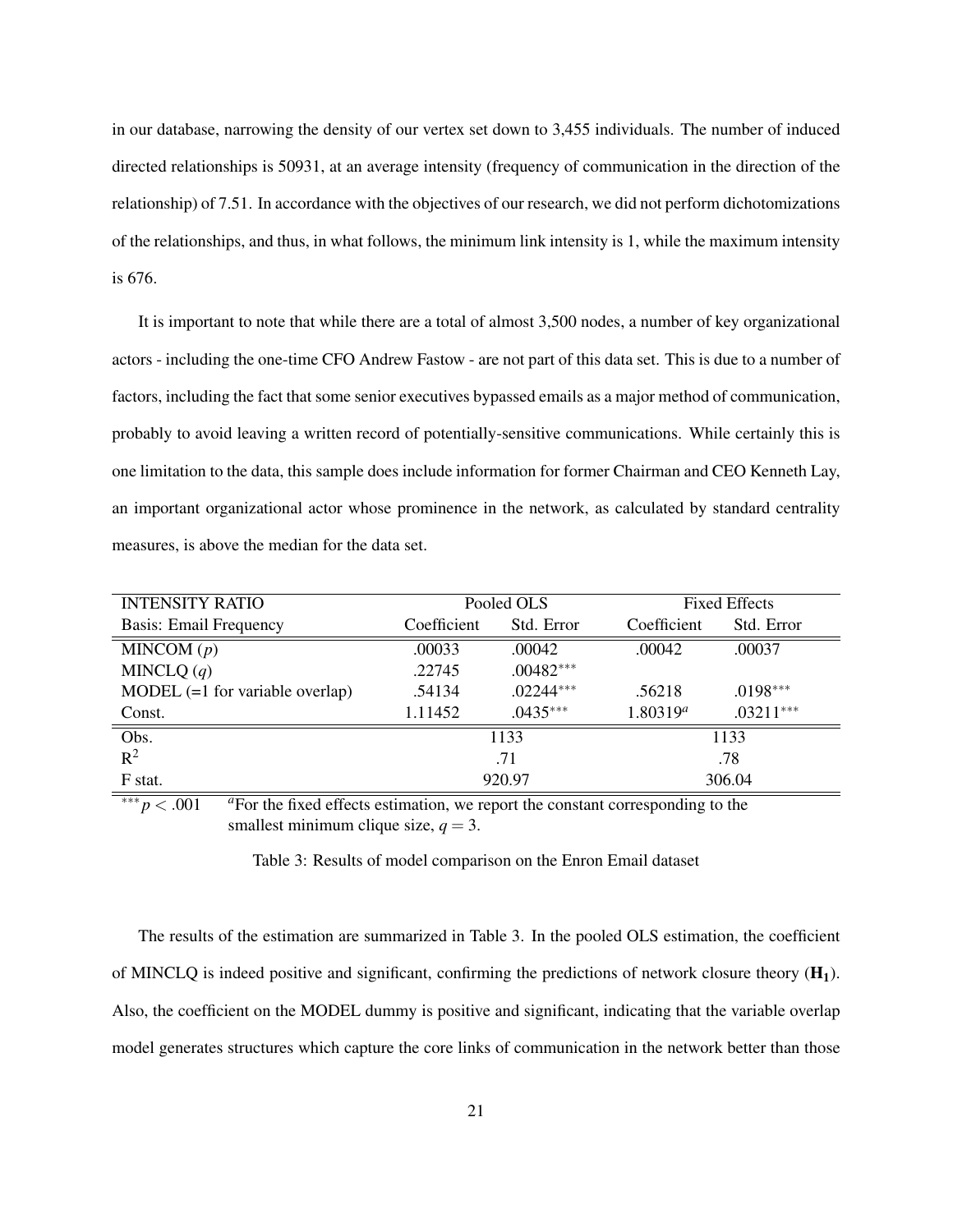structures generated by the model of uniform communities. For the fixed effects estimation, the larger Rsquared value shows that the imposed restriction on minimum clique size is a major determinant of the obtained intra-edge to inter-edge intensity ratio. As the coefficient on the MODEL dummy is still positive and significant under this model, we find robust support for  $H_2$ .

#### 5.3 Study 2 - Call Traffic Data of a Telephone Network

Our findings on the Enron Email Data are encouraging as they align with our predictions. However, as our theory was stated in more general terms - for social networks that capture information on any sort of communication - it is desirable to gain stronger validity to our claims. To this end, we gathered data representing another communication network - we took call records from a small Eastern European fixedline telephone provider. The dataset spans 3 months and contains individual call records of about 70,000 customers (we do not possess information distinguishing private and business subscribers). Each data record contains the identifier of the calling and called parties, the duration of the phone call in seconds, plus some marketing variables such as price and price discounts for some calls. Since, nevertheless, the latter information is not available for every record, we do not use it in our analysis.

The communication network was constructed in a very similar manner to the methods described in the previous study. Telephone subscribers became actors and to each call we generated a relationship between the calling and the called parties. However, phone calls differ from emails in a fundamental way: to every call we can associate an information flow both from the calling to the called party and vice versa. Therefore, the construction of the communication network to be analyzed differed from the construction of the email network. In particular, we undirected every relationship. To each pair of related actors we then assigned the cumulated call duration (in seconds, during the three months considered, in both directions) as the weight representing the intensity of the relationship between them.<sup>11</sup> Finally, we have dropped the isolated actors corresponding to subscribers who remained inactive during the period of analysis. This left 66,816 actors in the network, spanning 906,786 undirected relationships. The average relationship intensity (call duration,

 $11$  We chose the additive relation between call durations and relationship intensity to keep our analysis as parsimonious as possible.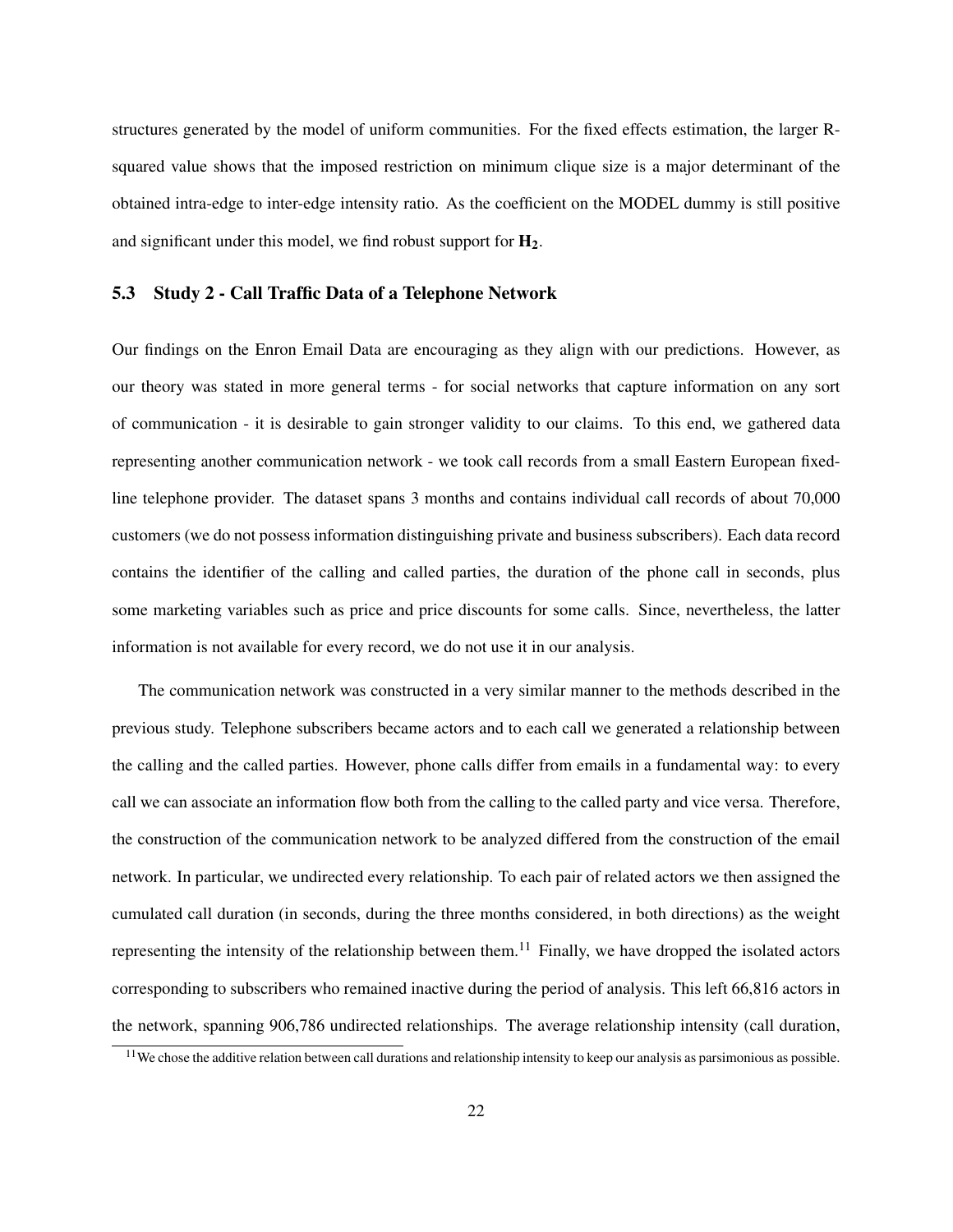in seconds) is 562.05.<sup>12</sup>

During the analysis, we follow the same procedure as in Study 1. First we test  $H_1$  and  $H_2$  jointly, according to (1). The results of this estimation are summarized in Table 4. As in Study 1, the pooled OLS supports both the hypothesis corresponding to network closure theory and the hypothesis regarding the community model comparison. As for the set of cliques, however, the relationship between INTENSITY RATIO and MINCLQ is not monotone (see Figure 2), again we are able to improve the estimation by imposing fixed effects on MINCLQ and estimating (2).

| <b>INTENSITY RATIO</b>            | Pooled OLS  |             | <b>Fixed Effects</b> |             |
|-----------------------------------|-------------|-------------|----------------------|-------------|
| Basis: Cumulated Call Duration    | Coefficient | Std. Error  | Coefficient          | Std. Error  |
| MINCOM $(p)$                      | $-.00388$   | $.00037***$ | $-.00078$            | $.00016***$ |
| MINCLQ $(q)$                      | .19923      | $.00252***$ |                      |             |
| $MODEL (=1 for variable overlap)$ | .22889      | $.01944***$ | .26848               | $.00824***$ |
| Const.                            | $-.24044$   | $.03413***$ | $.71322^b$           | $.01683***$ |
| Obs.                              | 2347        |             | 2347                 |             |
| $R^2$                             |             | .74         | .95                  |             |
| F stat.                           | 2216.56     |             | 2854.56              |             |

∗∗∗ *p* < .001 *<sup>b</sup>*For the fixed effects estimation, we report the constant corresponding to the smallest minimum clique size,  $q = 3$ .

Table 4: Results of model comparison on the call traffic dataset

The results of the fixed effects estimation are also in Table 4. Just as well as in Study 1, we find a larger R-squared value indicating the importance of MINCLQ as a determinant of INTENSITY RATIO. Since the coefficient on the MODEL dummy is still positive and significant under the fixed effects estimation, we again find robust support for  $H_2$ .

## 5.4 Disjoint versus Overlapping Cliques

Discussing the measure of quality that Palla et al. (2005) proposed, we highlighted the fact that taking edge density as measuring the relevance of a community distribution would favor cliques too much. In

<sup>&</sup>lt;sup>12</sup>The total duration of the analyzed calls thus exceeds 16 years.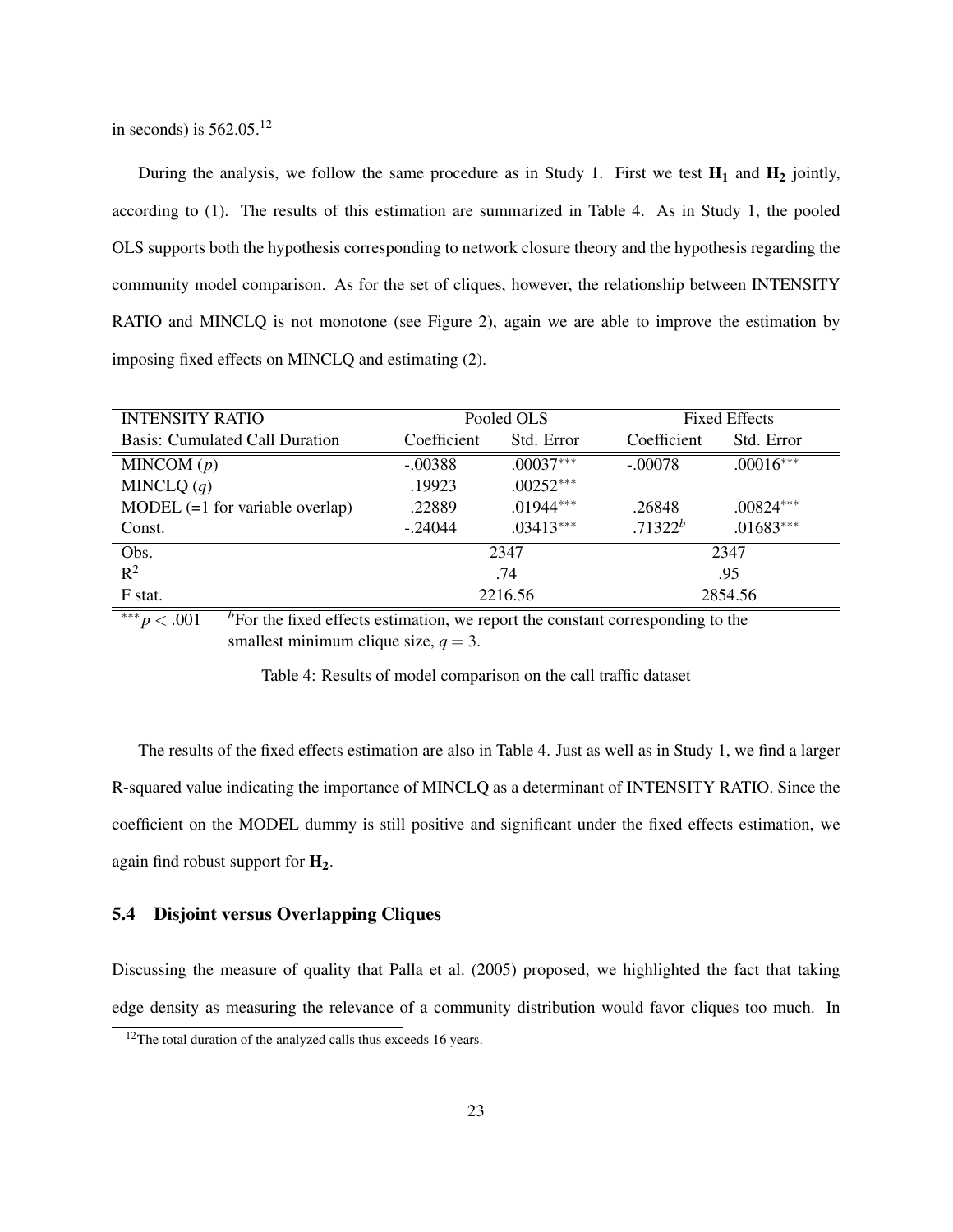

Figure 3: The peaks of the ratio of the average intra-edge intensity to the average inter-edge intensity for all three community models on the Enron Email dataset.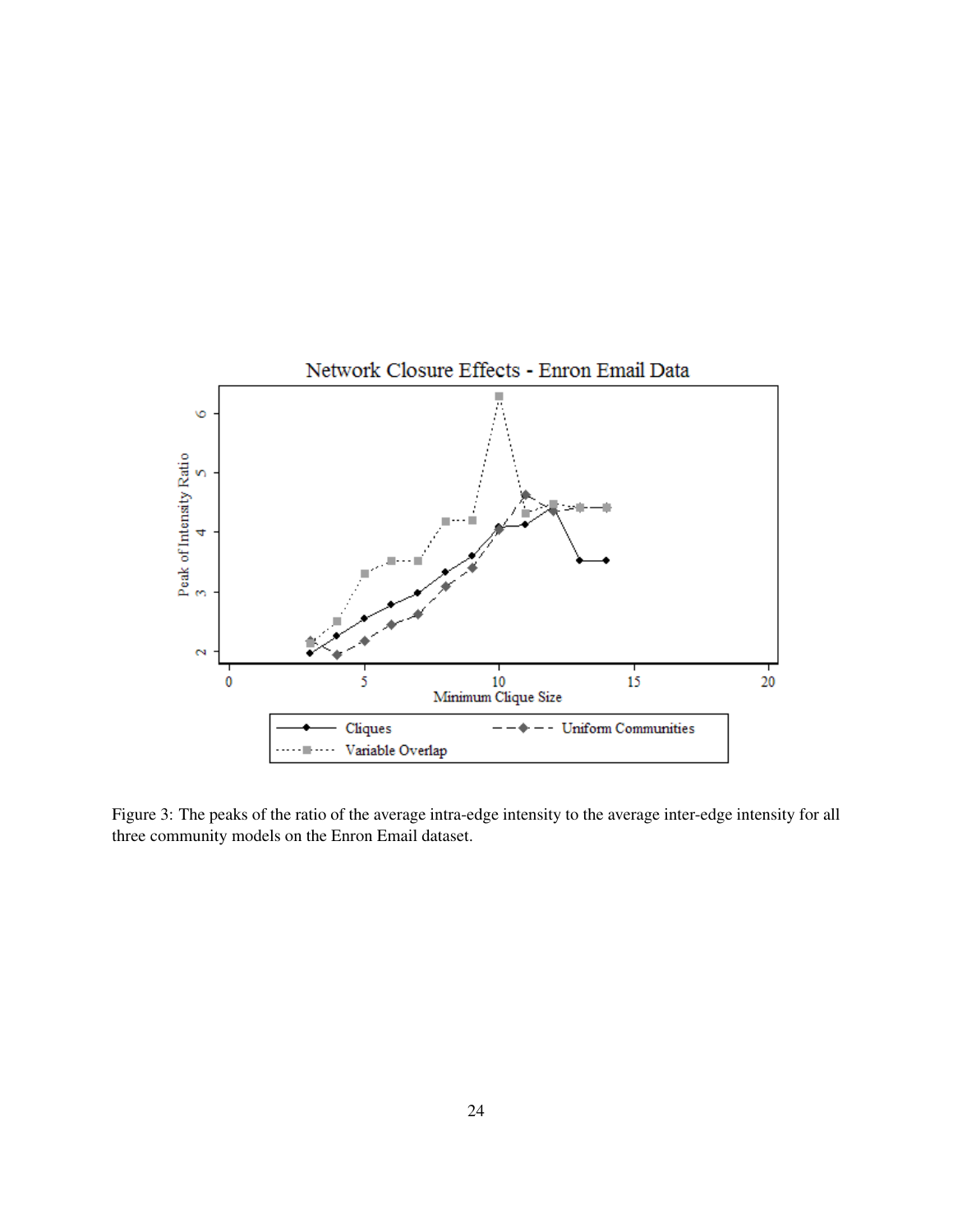fact, there is a trade-off between selecting only complete subnetworks and fully exploit network closure effects versus selecting larger structures and allow related actors without many common third parties to share community membership. Theoretically, this trade-off may also be present in terms of our dependent measure. To investigate this issue, we now compare the intra-edge to inter-edge intensity ratios of the uniform and variable overlap models to that of the set of cliques. We carry out this comparison in terms of minimum clique size. For both models and every value of MINCLQ, we select the minimum community size that implies the maximum value of INTENSITY RATIO for the model in question. This way we examine the behavior of the two clique-overlap community models at the positive extreme.<sup>13</sup>



Figure 4: The peaks of the ratio of the average intra-edge intensity to the average inter-edge intensity for all three community models on the call traffic data.

Figures 3 and 4 show the results of this experiment. The immediate conclusions are twofold. First, comparing the graphs to our regression results (Tables 3 and 4), it can be seen that not only on average does

<sup>&</sup>lt;sup>13</sup>This choice does not critically impact the pattern of the intensity ratios. Results for different choices of MINCOM are available from the authors.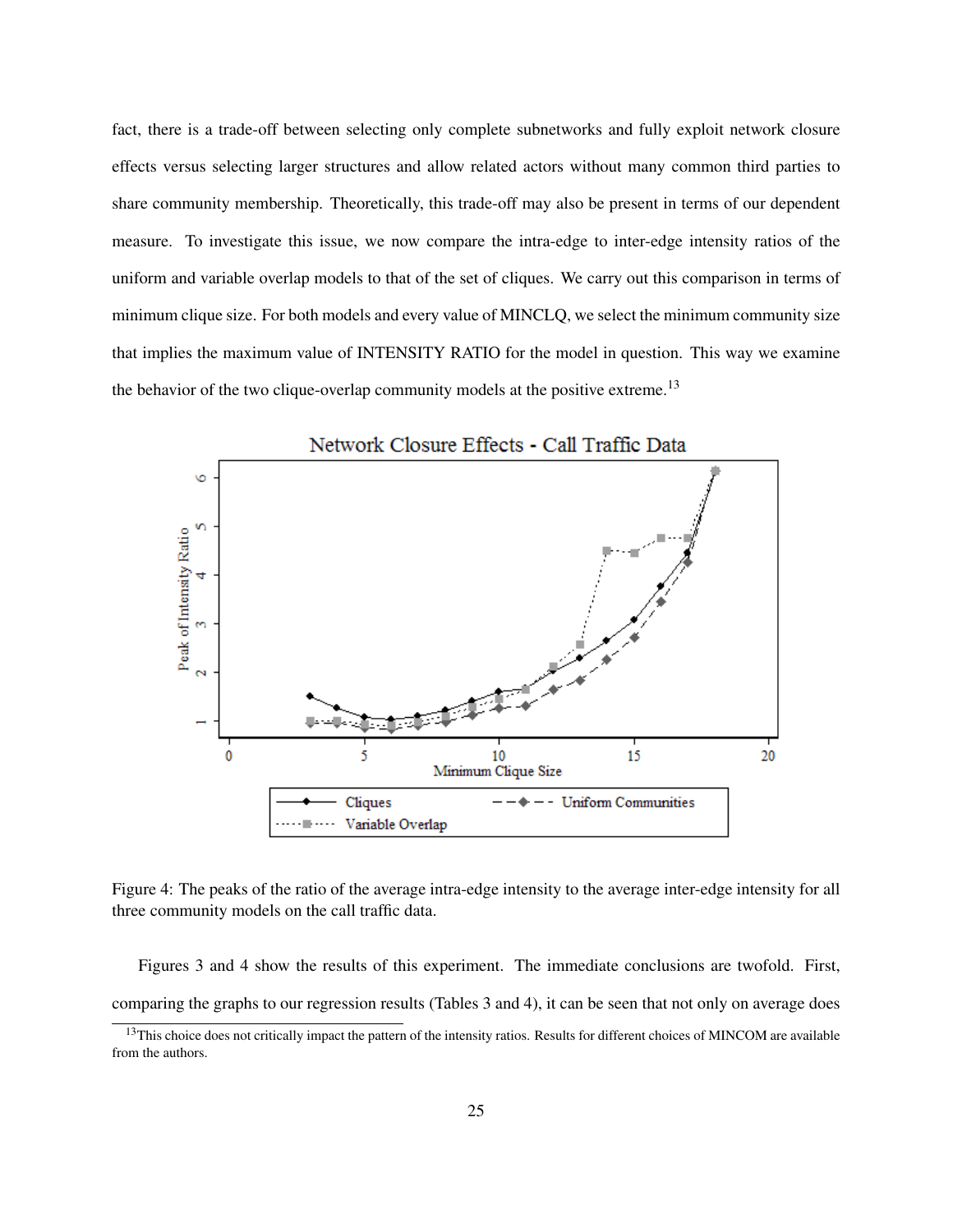our model outperform that of Palla et al. but that it has a greater potential to capture the core communication relationships in the network even when the minimum community size can be selected freely. Second, as the intensity ratio for the variable overlap model exceeds the corresponding benchmark for the set of cliques for many values of MINCLQ, we can state that the variable overlap model overcomes the trade-off between community size and implied relationship intensity and thereby successfully extends the findings of network closure to larger structures. In addition, a closer look at the graphs reveals that the uniform communities rarely overcome the same trade-off: the implied intra-edge to inter-edge relationship intensity ratios typically remain below the benchmark ratios corresponding to the community distribution which is the set of cliques.

## 6 Discussion and Conclusions

#### 6.1 Contributions

The primary theoretical contribution of this paper is to generalize network closure theory to large-scale structures. We do this by providing a framework to quantify Wellman's (1979) notion of communities in communication networks. Thus, our study draws connections between the "liberated" communities concept of Wellman (1979) - which abandons the local geographic area as a starting point for analyzing groups and instead focuses directly on the structure of primary ties between individuals - and recent advances in graph theory and mathematical networks.

Combining concepts in this manner allowed us to test the efficacy of a generalized definition of communities in the context of communication networks. We demonstrated that this conception of *information communities* provides researchers a tool to identify groups of individuals that have strong internal relationships in closed social networks (communities). On the methodological side, this presents a means to identify overlapping community structures, breaking with the traditional clustering approach. Our method, which looks at the structure of relationships in a network, provides output which carries important information on the intensity of relations contained in the network. This is achieved by capturing the flow of information in the network at various levels: at nodes, at cliques, and at the level of communities.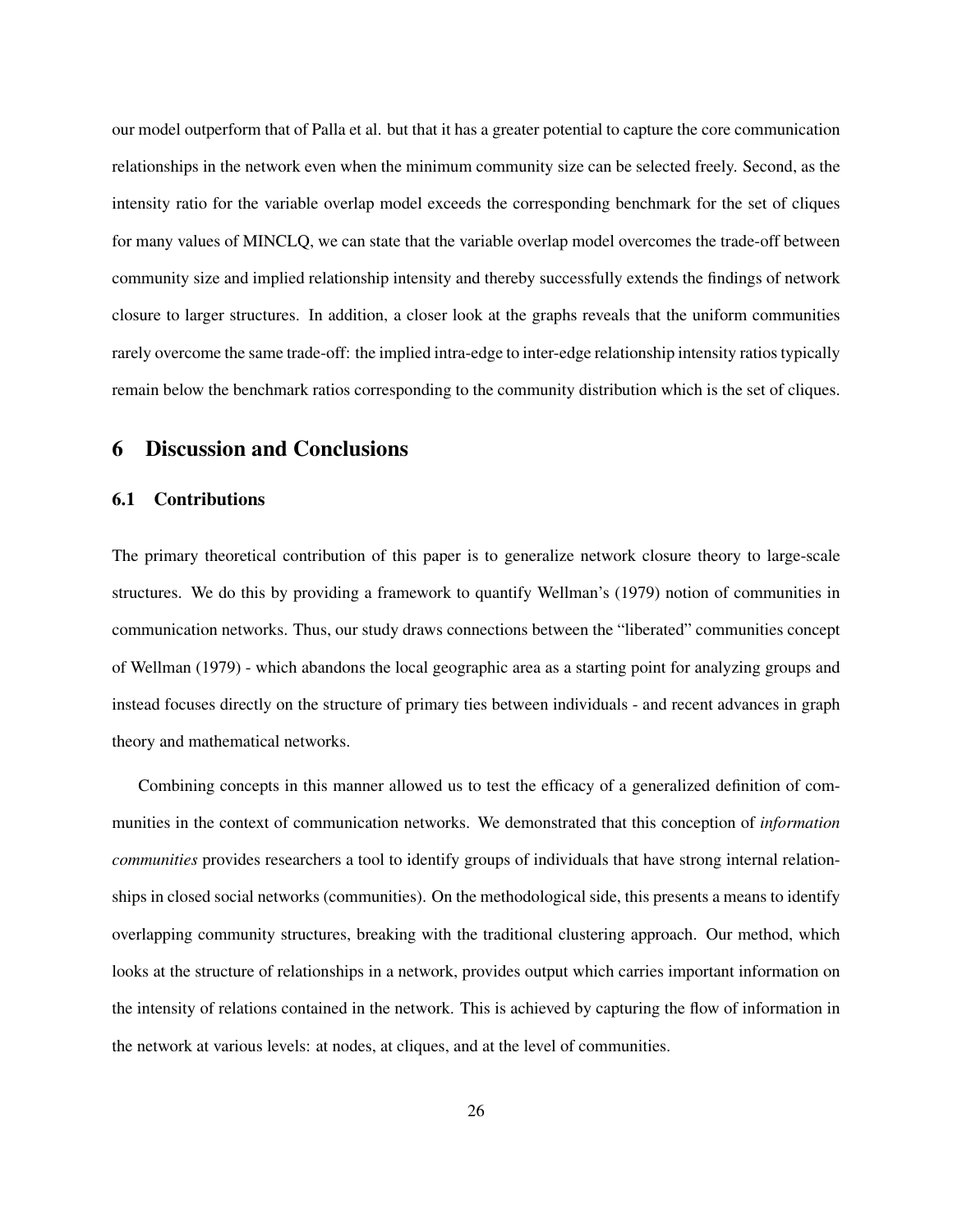Finally, our empirical contributions include reproducing the effects predicted by network closure. We further demonstrated a novel way to differentiate social networks from non-social networks, and how the pure mathematical machinery of network analysis used in natural sciences such as physics should be refined when analyzing social networks, in particular those found within organizations. We did this by examining contexts where the potential benefits from network closure exceed that of brokerage.

Our definition of communities is based on information flows between cliques in the network. The set of cliques and the uniform communities of Palla et al. (2005) are both special cases of this general model. Quantifying Wellman's (1979) ideas by introducing an information theoretic model of communication, we proposed a third model called the "variable overlap" model. We empirically compared the performance of the variable overlap model, as measured by communication intensity, against the two existing models of communities, focusing on the ability all three models to identify core links in the communication network.

The variable overlap model is significantly better at identifying these links than the uniform communities model, and often better than the set of cliques in the network in this regard. Further, as the communities identified by the variable overlap model can be of larger size than the biggest clique in the network, we showed how to extend the basic concepts of network closure to large-scale networks.

#### 6.2 Limitations and Implications for Future Research

There are several potential directions to extend this research, some of which could address important limitations associated with this study. First, we characterized organizational environments by the relative benefits of network closure over brokerage. This raises two important issues. On the one hand, discussing reliable measures and means to identify these relative benefits is very important for the direct applicability of our findings. On the other hand, if the communities we define are desirable structures within a given organizational communication system, ensuring the presence of the higher benefits from network closure within the organization imposes a very important policy making question.

Second, we concentrated on the parsimony of our work. Following the logic of Burt (2005), we iden-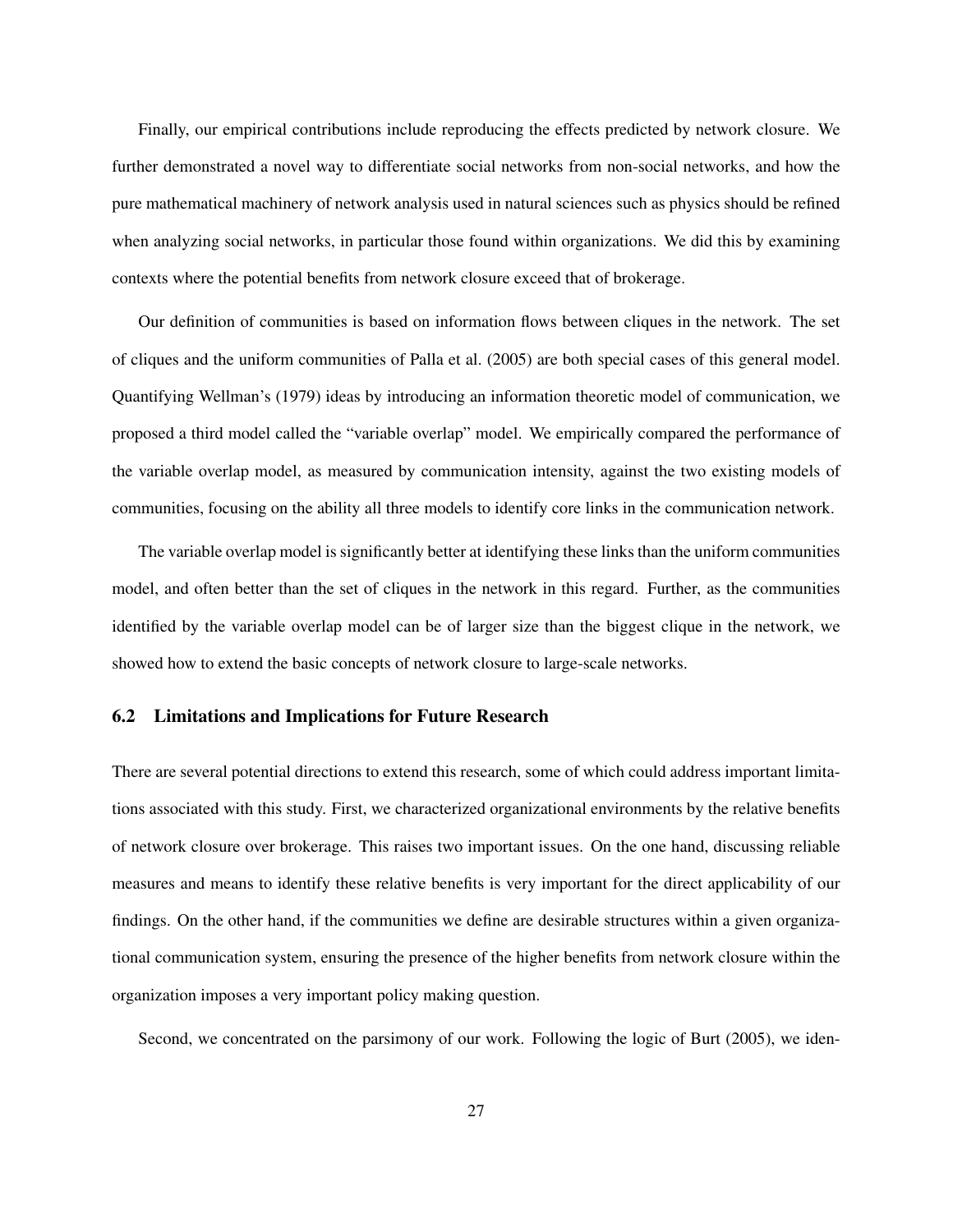tified relevant network structures only based on the connection patterns. The generality of our approach affects the applicability of our research in several ways. A promising area of future research could examine the moderating role of communication content to our results. For instance, do implied relationships tend to be stronger when the connection patterns reflect not only the existence of communication, but also communication about a particular, narrow, topic? Further, in the organizational setting, if the model could capture demographic information, aspects of organizational hierarchy and structure, etc. it might provide better insight into not only the expected communication patterns within a given network, but also how the flow of information may be utilized at different nodes and within different clusters of individuals. Future work might attempt to identify how our methods can be refined by including such variables into the analysis.

Third, our work could be applied to identify bottlenecks of organizational communication systems. These bottlenecks would not necessarily be identified by simple brokerage arguments as our model is more restrictive concerning the clique overlap. In general, our techniques could be used to optimize the throughput of organizational communication networks. Combining ideas from the above two paragraphs, it would be natural to relate our work to knowledge flows in organizations (Cool, Dierickx, and Szulanski 1997, Hansen 2002, Nahapiet and Ghoshal 1998).

The above examples are but a few where our extension of network closure theory can help the organizational researcher estimate relationship intensity in the absence of data on information traffic, solely based on connection patterns (which information is clearly easier to obtain than more detailed records on communication). Another promising area of applications is marketing. As our methods take a step toward better estimating social influence among members of a communication network based only on the connection patterns, they can serve two fast developing areas in network marketing. First, the communities defined by our model can be interpreted as a segmentation of a networked market. It would be interesting to see future research discover how much the so-defined social groups share consumption patterns, general interests or specific knowledge. Second, our findings may help marketers identify opinion leaders in networks, facilitating viral marketing practices. Third, as social influence can lead to extra revenue flows to the firm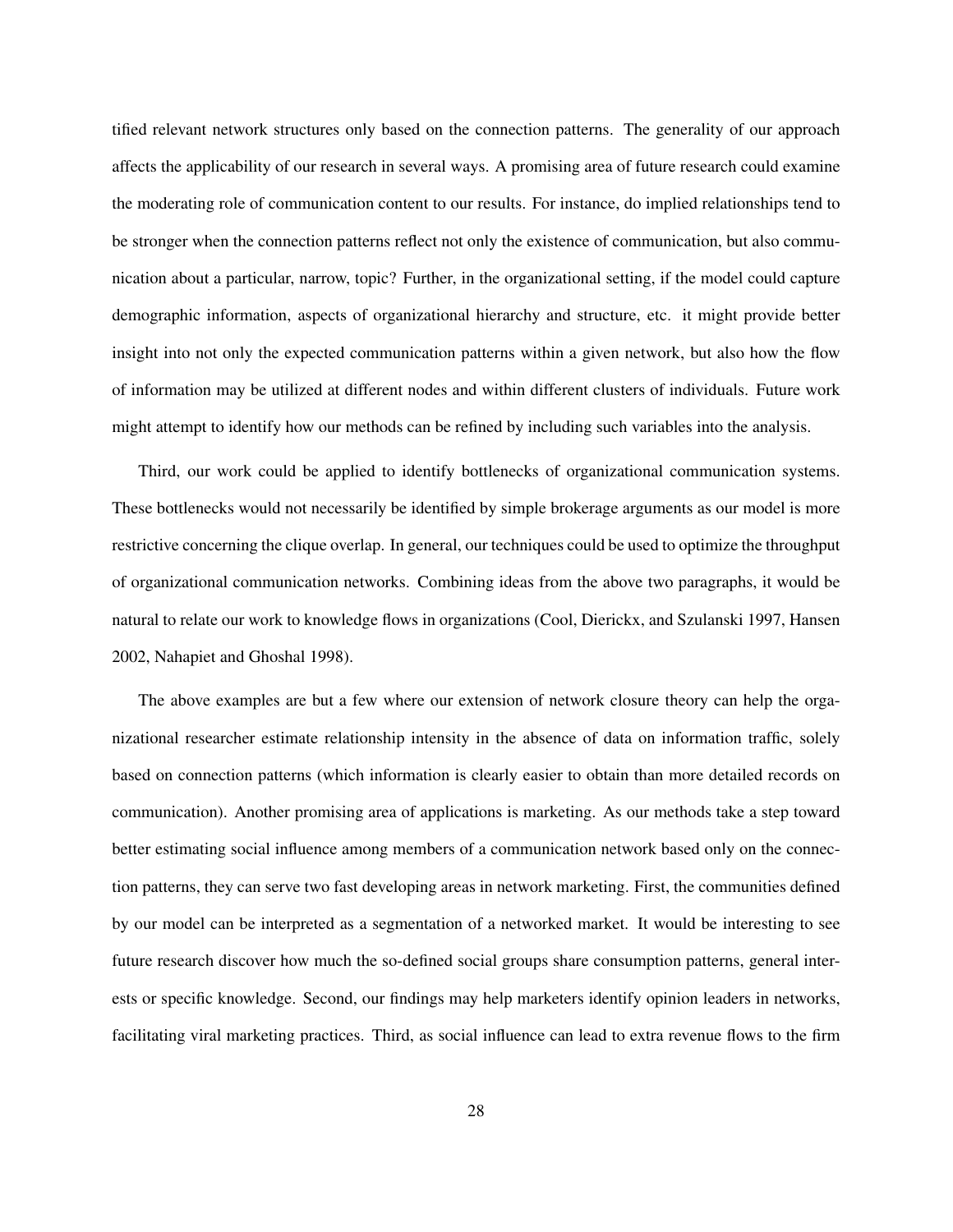through word-of-mouth, our work should provide ground for improving the existing customer relationship management techniques.<sup>14</sup>

Finally, despite using longitudinal data in our empirical studies, we constructed our networks by collapsing all communication records into one network layer. In a recent paper, Palla, Barabási, and Vicsek (2007) consider shorter periods of aggregation as they focus on how communities evolve over time. This idea could be used for analyzing changes in organizational communication systems, ultimately improving their efficiency. Building on results of Wellman (1979) and Burt (1992), we believe that our theoretical framework should provide a good basis for improving the analysis of social group evolution.

<sup>&</sup>lt;sup>14</sup>These techniques evaluate customer profitability by comparing discounted revenue flows from the customer to the cost of acquisition and the cumulative cost of retention. For more details, see Bolton (1998).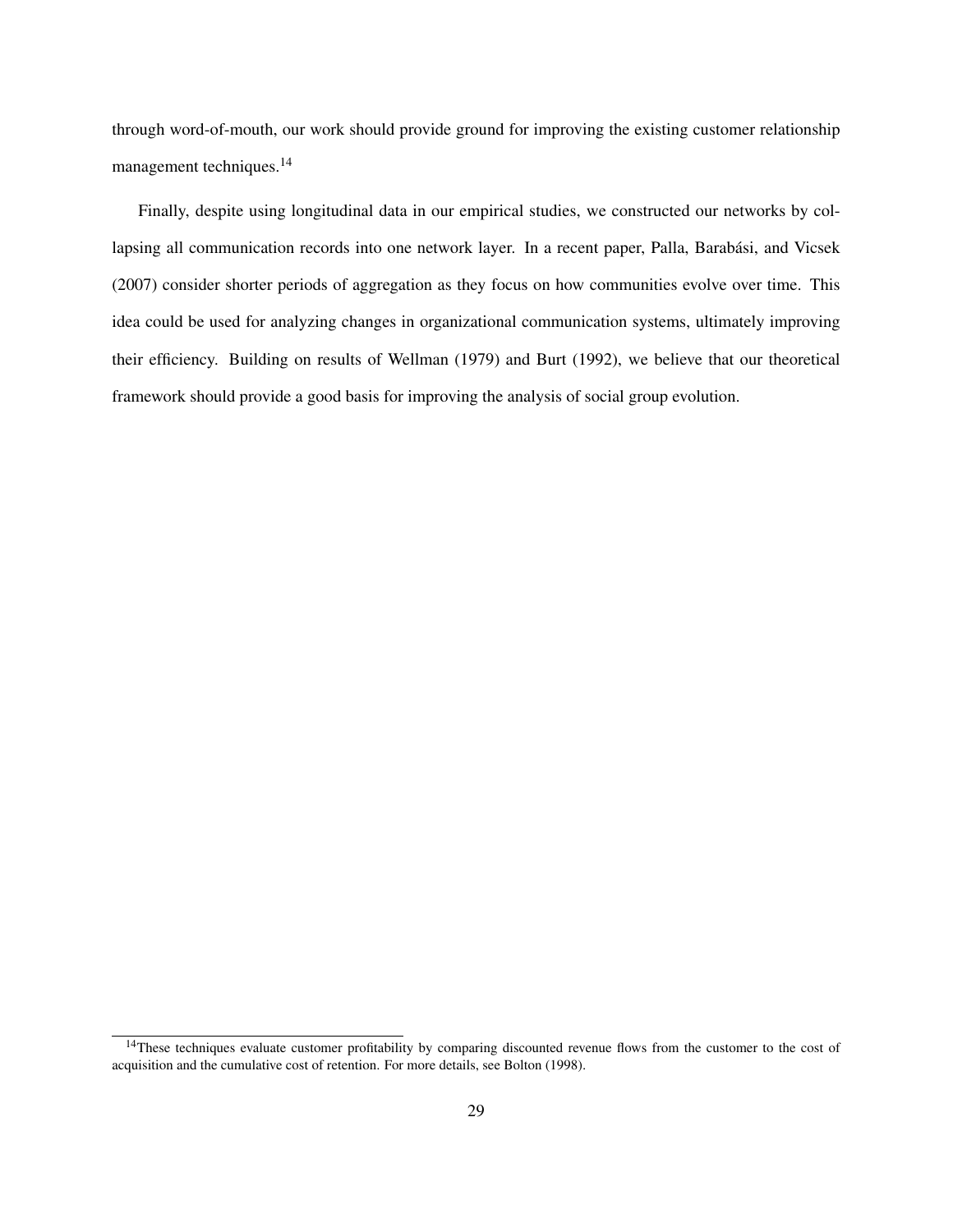## References

- Bolton, Ruth N. 1998. A dynamic model of the duration of the customer's relationship with a continuous service provider: The role of satisfaction. *Marketing Science* 17(1) 46–65.
- Burt, R. 1992. *Structural Holes: The Social Sctructure of Competition*. Harvard University Press, Cambridge, MA.
- Burt, R. 2005. *Brokerage and Closure*. Oxford University Press, New York.
- Carley, K. M. 1991. A theory of group stability. *American Sociological Review* 56 331–354.
- Coleman, J. S. 1988. Social capital in the creation of human capital. *American Journal of Sociology* 94 95–120.
- Coleman, J. S. 1990. *Foundations of Social Theory*. Bellknap Press, New York.
- Cool, K. O., I. Dierickx, G. Szulanski. 1997. Diffusion of innovations within organizations: Electronic switching in the bell system, 1971-1982. *Organization Science* 8 543–559.
- Everett, M. G., S. P. Borgatti. 1998. Analyzing clique overlap. *Connections* 21 49–61.
- FERC. 2003. Information released in Enron investigation. http://www.ferc.gov/industries/electric/indus-act/wec/enron/info-release.asp.
- Friedkin, N. E. 1991. Theoretical foundations for centrality measures. *American Journal of Sociology* 96 1478–1504.
- Girvan, M., M. E. J. Newman. 2002. Community structure in social and biological networks. *Proc. Natl. Acad. Sci. USA* 99 8271–8276.
- Guimerà, R., L. Danon, A. Diaz-Guilera, F. Giralt, A. Arenas. 2004. The real communication network behind the formal chart: community structure in organizations. Working Paper, Northwestern University, Evanston, IL.
- Guimerà, R., S. Mossa, A. Turtschi, L. A. N. Amaral. 2005. The worldwide air transportation network: anomalous centrality, community structure, and cities' global roles. *Proceedings of the National Academy of Sciences* 102 7794–7799.
- Hansen, M. T. 2002. Knowledge networks: Explaining effective knowledge sharing in multiunit companies. *Organization Science* 13 232–248.
- Jacobs, J. 1961. *The Death and Life of Great American Cities*. Random House, New York.
- Jain, A. K., R. C. Dubes. 1988. *Algorithms for Clustering Data*. Prentice Hall, Englewood Cliffs, NJ.
- Kleinbaum, A. M. 2006. Measuring mail: New analyses of e-mail data for the study of cross-divisional innovation. *Best Paper Proceedings of the Academy of Management 2006*.
- Krackhardt, D. 1999. The ties that torture: Simmelian tie analysis in organizations. *Research in the Sociology of Organizations* 16 183–210.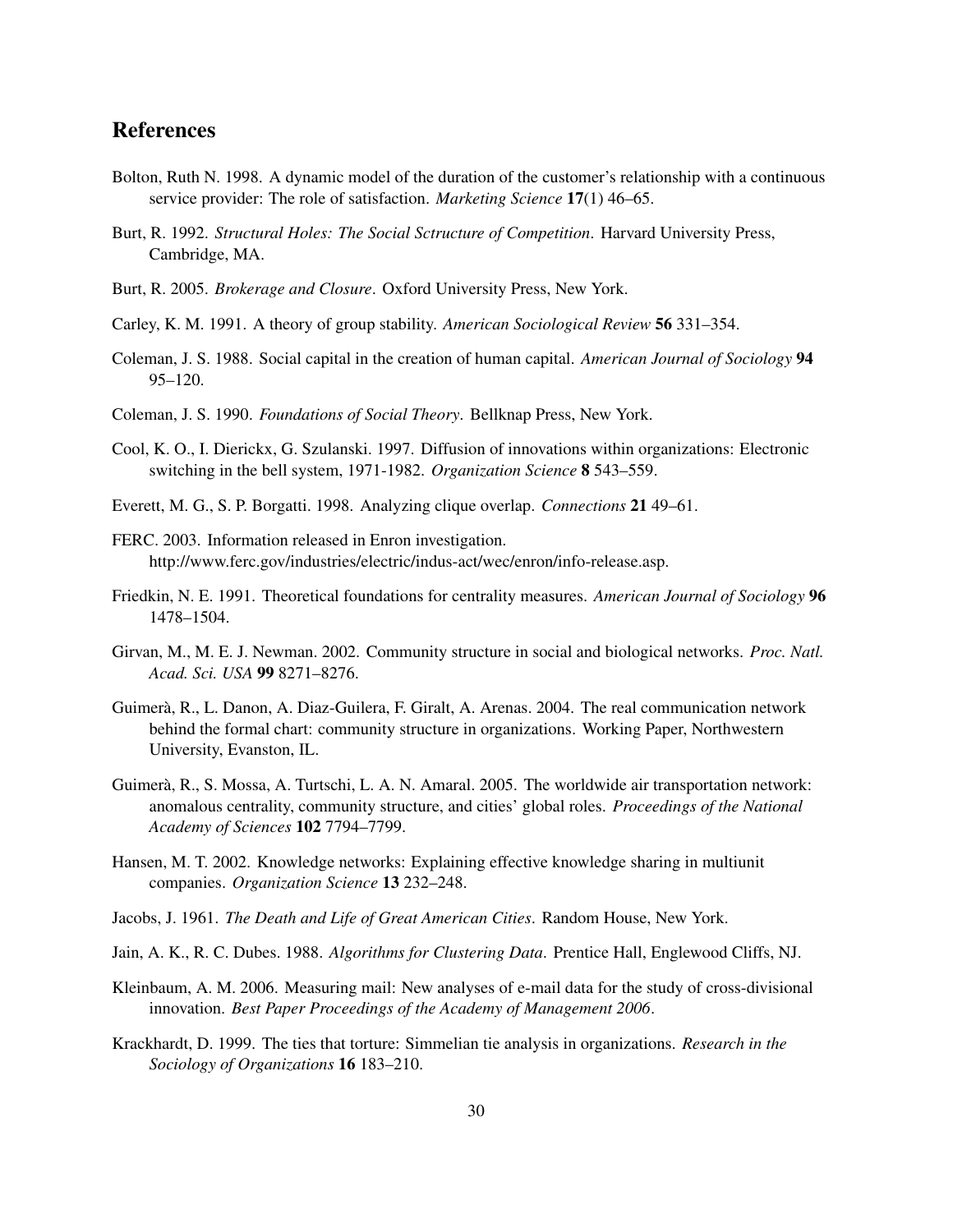- Lazer, D., A. Friedman. 2007. The network structure of exploration and exploitation. *Administrative Science Quarterly* 52 667–694.
- Nahapiet, J., S. Ghoshal. 1998. Social capital, intellectual capital, and the organizational advantage. *Academy of Management Review* 23 242–266.
- Newman, M. E. J., J. Park. 2003. Why social networks are different from other types of networks. *Phys. Rev. E* 68(3) 036122. doi:10.1103/PhysRevE.68.036122.
- Palla, G., A.-L. Barabási, T. Vicsek. 2007. Quantifying social group evolution. *Nature* 446 664–667.
- Palla, G., I. Derényi, I. Farkas, T. Vicsek. 2005. Uncovering the overlapping community structure of complex networks in nature and society. *Nature* 435 814–818.
- Pollner, P., G. Palla, T. Vicsek. 2006. Preferential attachment of communities: The same principle, but a higher level. *J. Europhys. Lett.* 73(3) 478–484.
- Putnam, R. D. 2001. *Bowling Alone: The Collapse and Revival of American Community*. Simon & Schuster, New York.
- Rogers, E. M. 1987. Progress, problems, and prospects for network research: Investigating relationships in the age of electronic communication technologies. *Social Networks* 9(4) 285–310.
- Rowley, Tim J., Joel A. C. Baum, Andrew V. Shipilov, Henrich R. Greve, Hayagreeva Rao. 2004. Competing in groups. *Managerial and Decision Economics* 25(6-7) 453–471.
- Scott, J. 2006. *Social Network Analysis*. Sage Publications, London.
- Uzzi, B., J. Spiro. 2005. Collaboration and creativity: The small world problem. *American Journal of Sociology* 111 447–504.
- Wasserman, S., K. Faust. 1994. *Social Network Analysis: Methods and Applications*. Cambridge University Press, New York.
- Watts, D. J. 1999. Networks, dynamics, and the small-world phenomenon. *American Journal of Sociology* 105 493–527.
- Wellman, B. 1979. The community question: The intimate networks of East Yorkers. *American Journal of Sociology* 84(5) 1201–1231.
- Wellman, B., B. Leighton. 1979. Networks, neighborhoods and communities: Approaches to the study of the community question. *Urban Affairs Quarterly* 14 363–390.
- Wellman, B., J. Salaff, D. Dimitrova, L. Garton, M Gulia, C. Haythornthwaite. 1996. Computer networks as social networks: Collaborative work, telework, and virtual community. *Annual Review of Sociology* 22 213–238.
- Wellman, B., S. Wortley. 1990. Different strokes from different folks: Community ties and social support. *American Journal of Sociology* 96(3) 558–588.